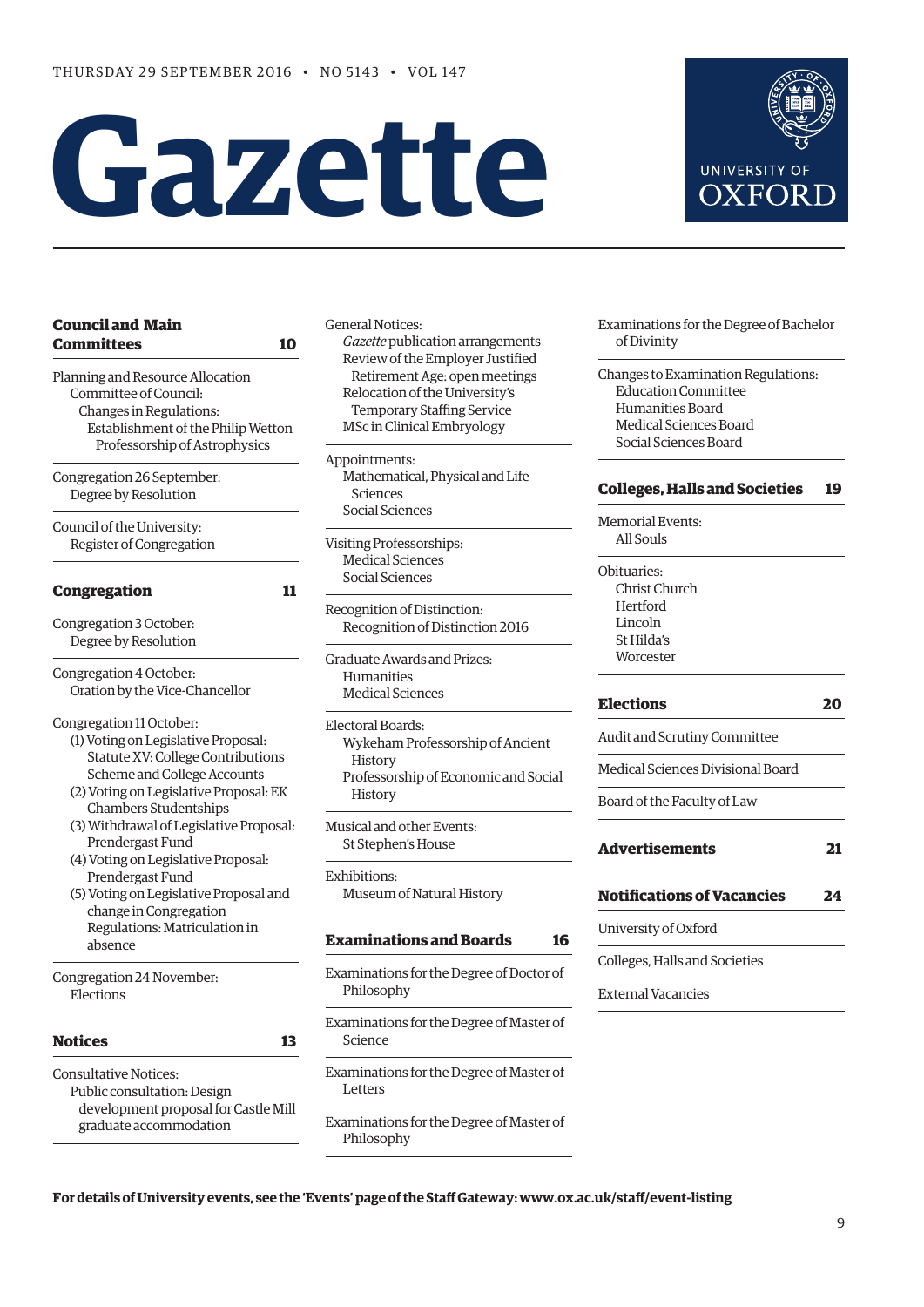# <span id="page-1-0"></span>Council and Main Committees

# **Planning and Resource Allocation Committee of Council**

#### **Changes in Regulations**

The Planning and Resource Allocation Committee of Council has made the following changes in regulations, to come into effect on **14 October**.

# **Establishment of the Philip Wetton Professorship of Astrophysics**

# *Explanatory Note*

The Philip Wetton Fund for Astrophysics was established in 1999, and the primary claim on the income from the fund is the Philip Wetton Professorship of Astrophysics. Regulations governing the post are now put forward on the recommendation of the Mathematical, Physical and Life Sciences Board.

#### *Text of Regulations*

**1** In SCHEDULE A of Council Regulations 3 of 2004, concerning statutory professorships, after 'Savilian Professor of Astronomy' insert:

'Philip Wetton Professor of Astrophysics'.

**2** In Sect III of Council Regulations 24 of 2002, concerning individual professorships, insert new §19 as follows and renumber existing §19 onwards by plus one:

#### '**§19.** *Philip Wetton Professor of Astrophysics*

1. The University accepts with gratitude funding from Mr Philip Wetton for the establishment of a Philip Wetton Professorship of Astrophysics.

2. The Philip Wetton Professor of Astrophysics shall undertake research in Astrophysics and shall lecture and give instruction in that subject and generally promote its study in the University.

3. The professor shall be elected by an electoral board consisting of:

(1) the Vice-Chancellor, or, if the Dean of Christ Church is Vice-Chancellor, a person appointed by Council on the occurrence of a vacancy to act as an elector on that occasion;

(2) the Dean of Christ Church, or, if the Dean is unable or unwilling to act, a person appointed by the Governing Body of Christ Church on the occurrence of a vacancy to act as an elector on that occasion;

(3) a person appointed by the governing body of Christ Church;

(4), (5) two persons appointed by Council;

(6) a person appointed by the Mathematical, Physical and Life Sciences Board;

(7)–(9) three persons elected by the Physics Management Committee.

4. The professor shall be subject to the General Provisions of the regulations concerning the duties of professors and to those Particular Provisions of the same regulations which are applicable to this chair.'

**Congregation** 26 September

## **Degree by Resolution**

*This content has been removed as it contains personal information protected under the Data Protection Act.*

#### **Council of the University**

#### **Register of Congregation**

The Vice-Chancellor reports that the following names have been added to the Register of Congregation:

Coyne, H J, Blavatnik School of Government Fraser, C, Faculty of Clinical Medicine Gascoyne, D M, Faculty of Clinical Medicine Hale, S A, St Hilda's Handel, A, Wadham Jaros, K A, Lady Margaret Hall Lee, J J, Keble Page, M R, Corpus Christi Ray, J B, Public Affairs Directorate Sanders, R A, Philosophy Faculty Saupe, EE, St Hugh's Shaw, S E, Green Templeton Sweeney, C A, Department of Materials

#### **Divisional and Faculty Boards**

For changes in regulations for examinations see '[Examinations and Boards](#page-9-0)' below.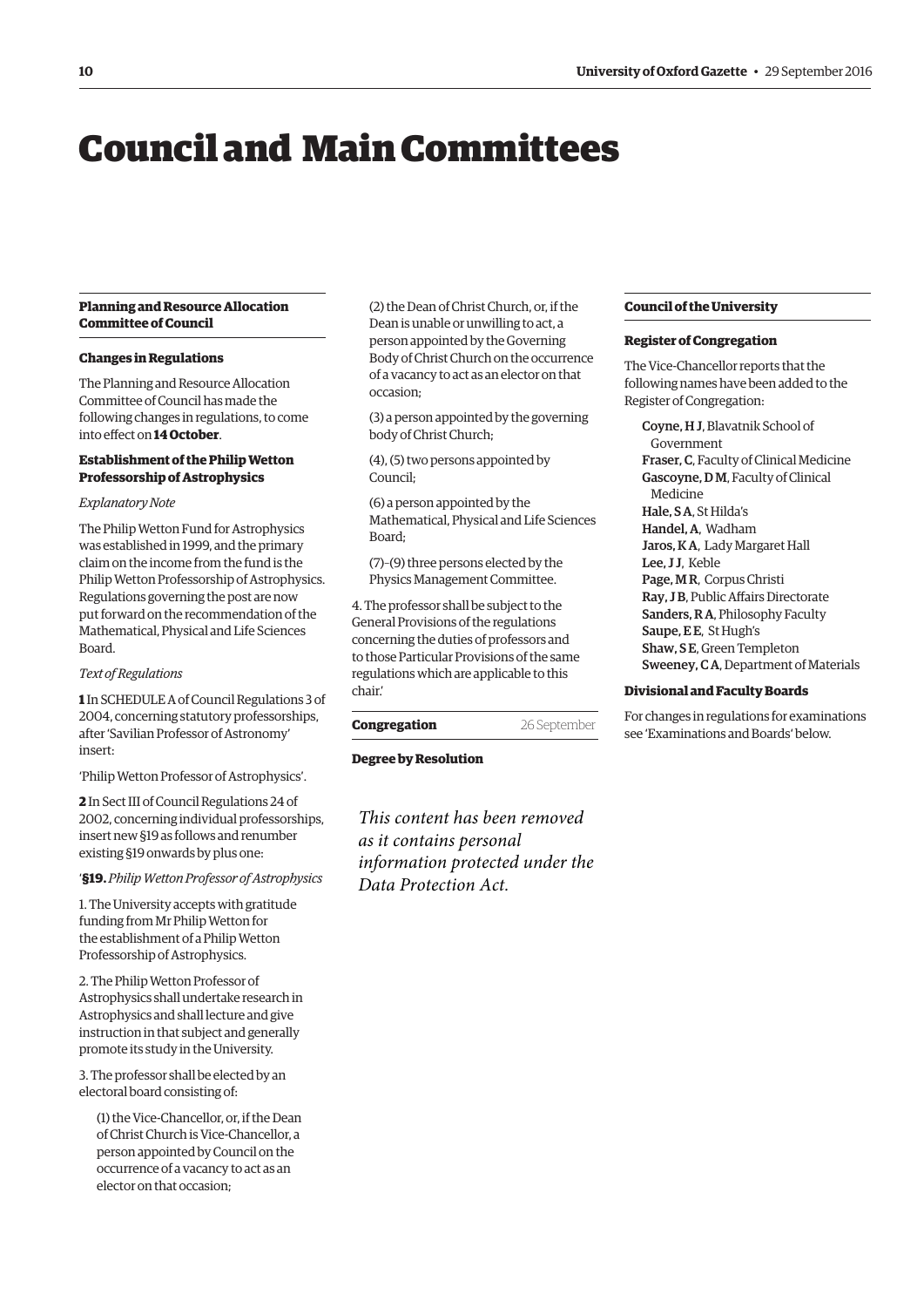# <span id="page-2-0"></span>Congregation

#### **Degree by Resolution**

*This content has been removed as it contains personal information protected under the Data Protection Act.*

| Congregation |  |
|--------------|--|
|              |  |

**Congregation** 4 October noon

**Congregation** 3 October

#### **Oration by the Vice-Chancellor**

The Vice-Chancellor will address the House.

¶ The Oration will be given in Convocation House.

| Congregation | 11 October |
|--------------|------------|
|--------------|------------|

¶ Members of Congregation are reminded that any two members may, not later than **noon on 3 October**, give notice in writing to the Registrar that they intend to oppose or amend any of the legislative proposals at 1–4 or the legislative proposal and change to Congregation Regulations at 5 below (see the note on the conduct of business in Congregation below). If no such notice has been given, and unless Council has declared otherwise or the meeting has been adjourned, the legislative proposals and change to regulations shall be declared carried, and the meeting may be cancelled.

# **(1) Voting on Legislative Proposal: Statute XV: College Contributions Scheme and College Accounts**

# *Explanatory Note*

The following changes are proposed to reflect the current declarations requirements of college auditors.

*WHEREAS it is expedient to amend Statute XV concerning the College Contributions Scheme and College Accounts*, THE UNIVERSITY ENACTS AS FOLLOWS.

In Part B of Statute XV, concerning College Accounts, delete existing sections 12 and 13 and substitute (new text underlined, deleted text struck through):

- '12.(1) By the date laid down by regulation, the statements and the report of the independent auditors shall be presented to the College Accounts Committee.
	- (2) The College Accounts Committee shall then order the publication of those statements and certificates reports within the University.

13. The reports of the independent auditors shall include, in a form laid down by Council by regulation, any further report which may be required by the University's external auditors in respect of any public and publicly accountable funds transferred to the college by the University during the immediately preceding financial year.'

# **(2) Voting on Legislative Proposal: EK Chambers Studentships**

#### *Explanatory Note*

Part 7 of the Schedule to the Statutes records the governing terms of the EK Chambers Studentships Fund. In order to widen the application of the EK Chambers Studentships Fund and allow it to be spent, the requirement for applicants to have graduated with a degree in a subject other than single-honours English will be removed.

*WHEREAS it is expedient to change the existing provisions governing the EK Chambers Studentships, NOW* THE UNIVERSITY OF OXFORD, *in exercise of the powers in that behalf conferred upon it by the Universities of Oxford and Cambridge Act, 1923, and of all other powers enabling it*, ENACTS, *subject to the approval of Her Majesty in Council*, AS FOLLOWS.

In the Schedule to the Statutes concerning academic and other posts, amend Part 7 as follows (new text underlined, deleted text struck through):

#### '**Part 7: EK Chambers Studentship**

7.1. The fund derived from the bequest of the residue of the estate of Lady Chambers shall continue to be invested and the net income

used for the maintenance of studentships in English Literature known as the EK Chambers Studentships, which shall be tenable either concurrently or alternately as funds may permit at Corpus Christi College and Somerville College by persons of good classical attainments who have graduated from a university in the British Isles with an honours degree in a subject other than ('single honours') English any subject.

7.2. The fund shall be administered by a board of management consisting of:

(1) the Vice-Chancellor;

(2) the Regius Professor of Greek;

(3) the Merton Professor of English Literature;

(4) the President of Corpus Christi College;

(5) the Principal of Somerville College;

(6) a person nominated by the Governing Body of Corpus Christi College;

(7) a person nominated by the Governing Body of Somerville College.

7.3. Congregation may from time to time amend this Part so long as the main object of the bequest, as defined in section 7.1 above, is always kept in view.'

#### **(3) Withdrawal of Legislative Proposal: Prendergast Fund**

In exercise of its powers under Regulation 2.20 of Congregation Regulations 2 of 2002, Council has withdrawn this legislative proposal (for explanatory note and text of legislation see *Gazette* No 5034, 2[6 September 2013, p7\). A revised l](http://www.ox.ac.uk/gazette/2013-2014/26september2013-no5034/congregation/#cong6)egislative proposal, bringing the restriction on candidates in line with the Equality Act 2010 by removing criteria which can only be met by Roman Catholic men and by giving preference to candidates who are born or ordinarily resident in (rather than requiring that candidates be born in, with parents who are citizens of) the Republic of Ireland, is being submitted to Congregation in response to comments from the Charity Commission and discussion with the Privy Council Office.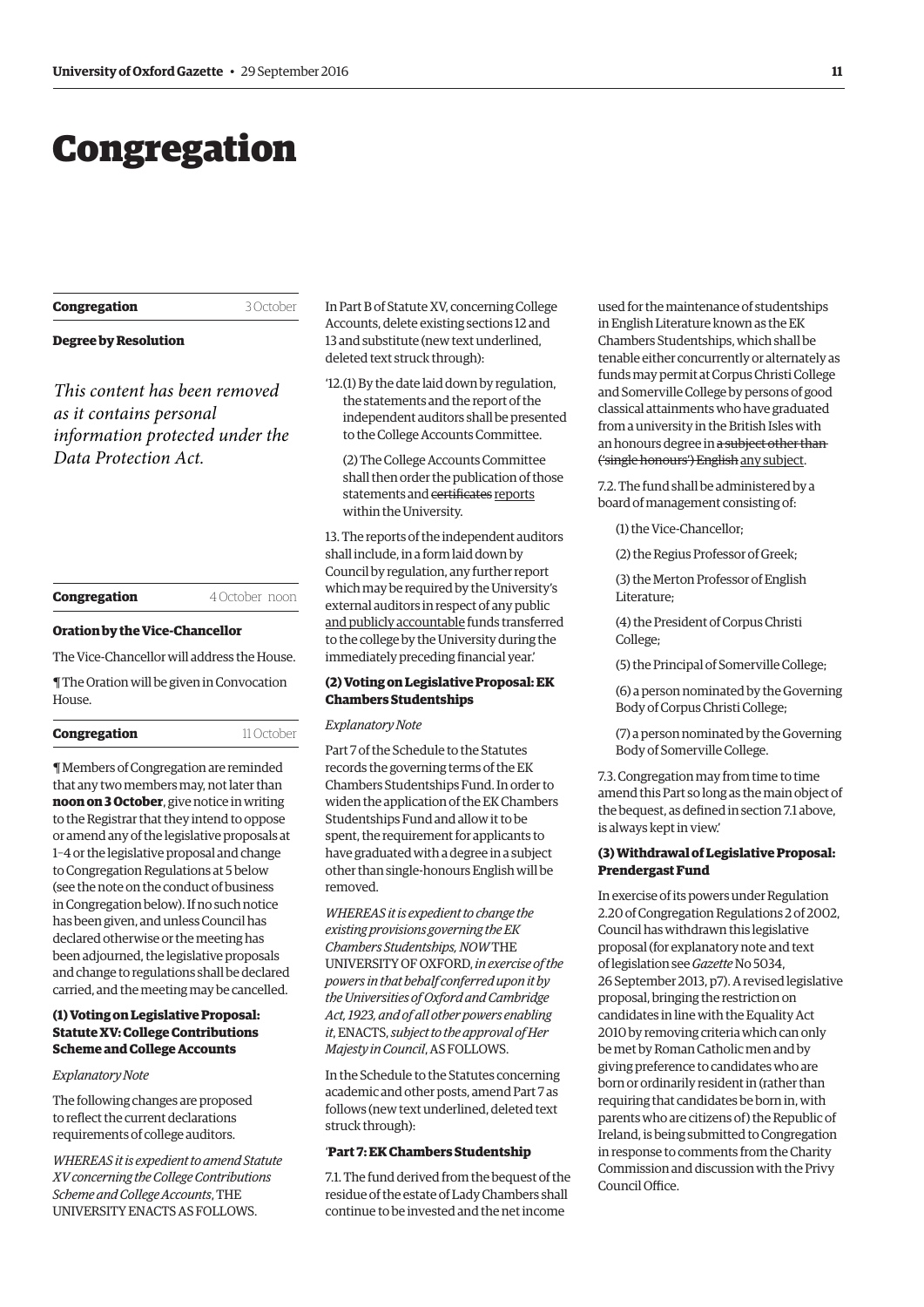# **(4) Voting on Legislative Proposal: Prendergast Fund**

*Explanatory Note*

The following legislative proposal brings the restriction on candidates in line with the Equality Act 2010 by removing criteria which can only be met by Roman Catholic men and by giving preference to candidates who are born or ordinarily resident in (rather than requiring that candidates be born in, with parents who are citizens of) the Republic of Ireland.

*WHEREAS it is expedient to change the existing provisions governing the Prendergast Fund, NOW* THE UNIVERSITY OF OXFORD, *in exercise of the powers in that behalf conferred upon it by the Universities of Oxford and Cambridge Act, 1923, and of all other powers enabling it*, ENACTS, *subject to the approval of Her Majesty in Council*, AS FOLLOWS.

In Part 42 of the Schedule to the University Statutes, delete section 42.1 and substitute (new text underlined, deleted text struck through):

'42.1. The bequest of the residue of the estate of Dr J S Prendergast shall be used:

(1) for the creation of two bursaries to be held by members of the Order of St Benedict belonging to Glenstal Abbey, Murroe, County Limerick, while they pursue their studies at St Benet's Hall, the maximum value of such bursaries to be set by the board of management for the bequest at its discretion; and

(2) to assist students persons born in the Republic of Ireland whose parents are citizens of the Republic of Ireland to proceed to the University for the purpose of either taking their degrees or undergoing postgraduate courses. Preference will be given to candidates born or ordinarily resident in the Republic of Ireland.'

# **(5) Voting on Legislative Proposal and change in Congregation Regulations: Matriculation in absence**

#### *Explanatory Note*

These changes, which are recommended by Education Committee, introduce arrangements for matriculation in absence without the special approval of the Vice-Chancellor where permission has been granted by Education Committee.

*WHEREAS it is expedient to amend Statute II concerning membership of the University*, THE UNIVERSITY ENACTS AS FOLLOWS.

**1** In Statute II, concerning membership of the University, amend section 6 as follows (new text underlined, deleted text struck through):

'6. Regulations may be made to provide for:

(1) provisional matriculation, where a prospective student member is for good reason unable to be presented for matriculation within the period referred to in section 4 (4) of this statute;

(2) matriculation in absence, where a prospective student member who has not previously matriculated or incorporated enrols on a programme of study for which permission to matriculate in absence has been granted by the Education Committee; and

(32) the ceremony at which the matriculation of student members will take place and the procedure to be followed;

in addition to the matters referred to in section 4 of this statute.'

**2** In Part 2 of Congregation Regulations 3 of 2002, concerning matriculation ceremonies, delete existing regulations 2.4–2.6 and substitute as follows (new text underlined, deleted text struck through):

'2.4. At the ceremony the lists of candidates to be matriculated in person shall be handed by the officers of the colleges, societies, halls, and other designated institutions to an official of the University Offices, who shall receive the assurance of those officers that all the candidates named on the lists are present. The lists will be marked for those students who were expected to attend but are not present.

2.5. If any candidates are to be matriculated in absence at the ceremony (in accordance with section 6 (2) of Statute II), those candidates shall also be included on the lists handed to the official of the University Offices and be marked accordingly.

2.5.2.6. (1) Candidates shall be presented to the Vice-Chancellor in groups of colleges, societies, halls, and other designated institutions (the grouping to be determined by the Vice-Chancellor) by the officer of the college, society, hall, or other designated institution senior in foundation in the group, with the following formula:

'*Insignissime Vice-Cancellarie, praesentamus tibi hos nostros scholares ut referantur in Matriculam Universitatis*.'

(2) The Vice-Chancellor shall admit the candidate(s) with the following formula:

'*Scitote vos in Matriculam Universitatis hodie relatos esse, et ad observandum omnia Statuta istius Universitatis, quantum ad vos spectent, teneri.*'

2.6.2.7. An official in the University Offices shall update the student record on behalf of the Registrar with the dates at which candidates were matriculated (whether in person or in absence) and provisionally matriculated at that ceremony.'

**3** In Part 2 of Congregation Regulations 22 of 2002, concerning incorporation, delete existing regulation 1.15 and substitute as follows (new text underlined):

'1.15. Before supplicating in Congregation for incorporation, whether as a graduate or as an undergraduate, every person who desires to be incorporated must be matriculated as a member of this University (whether in person or in absence) or have been provisionally matriculated, and must pay the fees prescribed by Council by regulation, subject to the following conditions:

(1) persons who are to be incorporated into the Degree of Master of Arts and into some other degree shall be required to pay only the fee for one degree, whichever fee is the higher;

(2) persons who incorporate by virtue of having obtained some educational position in the University shall not be required to pay any fee for being so incorporated.'

#### **Congregation** 24 November

#### **Elections**

Audit and Scrutiny Committee Medical Sciences Divisional Board Board of the Faculty of Law

Details are in '[Elections'](#page-11-0) section below.

#### **Note on procedures in Congregation**

¶ Business in Congregation is conducted in accordance with Congregation Regulations 2 of 2002 [\(www.admin.ox.ac.uk/statutes/](http://www.admin.ox.ac.uk/statutes/regulations/529-122.shtml) [regulations/529-122.shtml\). A p](http://www.admin.ox.ac.uk/statutes/regulations/529-122.shtml)rintout of these regulations, or of any statute or other regulations, is available from the Council Secretariat on request. A member of Congregation seeking advice on questions relating to its procedures, other than elections, should contact Mrs F Burchett at the University Offices, Wellington Square (telephone: (2)80199; email: felicity. [burchett@admin.ox.ac.uk\); questions](mailto:felicity.burchett@admin.ox.ac.uk)  relating to elections should be directed to the Elections Officer, Ms S L S Mulvihill [\(telephone: \(2\)80463; email: elections.](mailto:elections.office@admin.ox.ac.uk) office@admin.ox.ac.uk).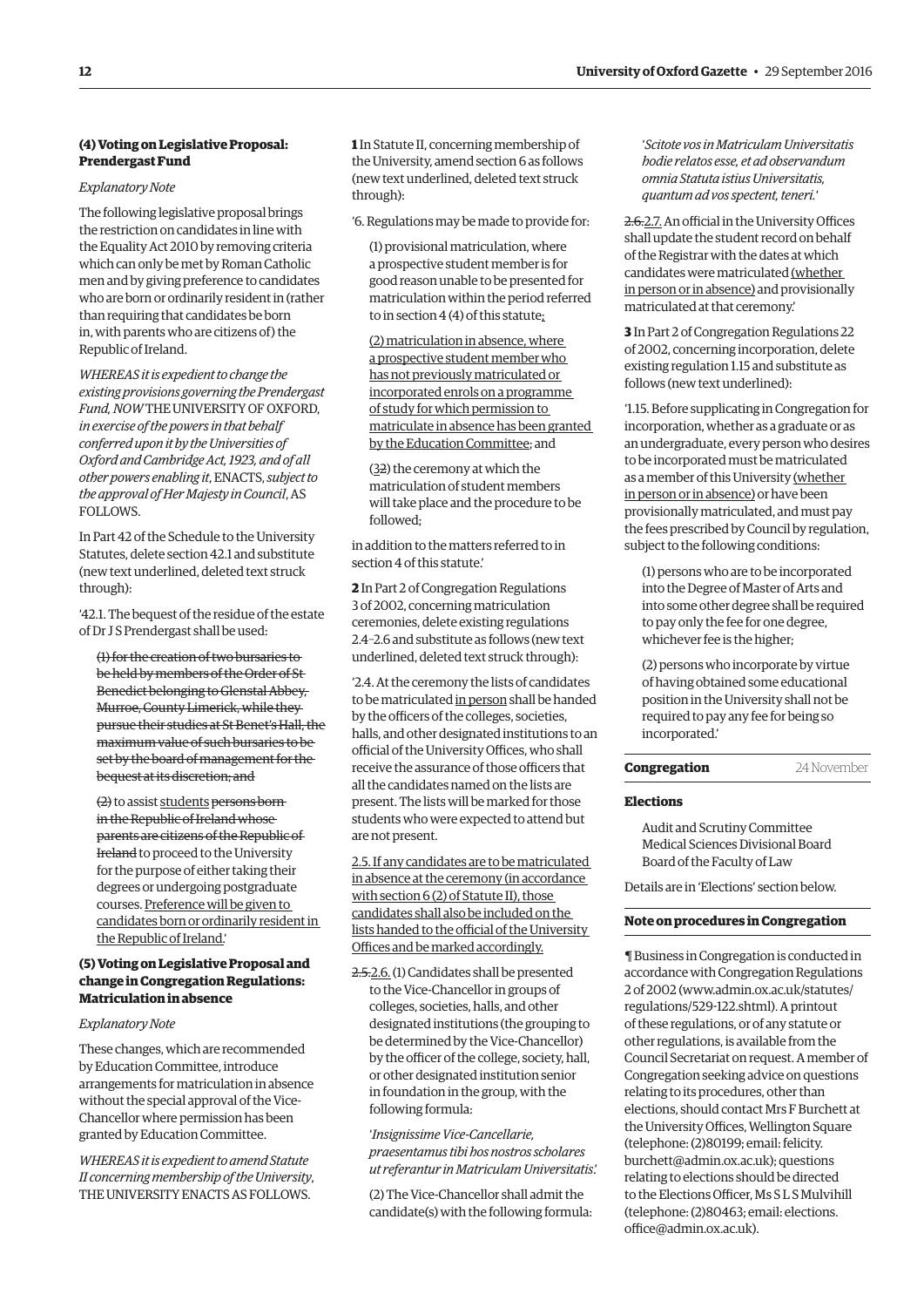# <span id="page-4-0"></span>Notices

#### **Consultative Notices**

#### **Public consultation**

## DESIGN DEVELOPMENT PROPOSAL FOR CASTLE MILL GRADUATE ACCOMMODATION

Following our first public consultation event in July, the University and its design team have now reviewed all feedback received and have progressed with the design development for the exterior of the Castle Mill site.

We would like to invite you to our second consultation event where you will have the opportunity to review and comment on the developed design proposal that the University is intending to submit in a planning application to Oxford City Council. As before, the sessions will provide an opportunity to meet members of the University and its team of consultants as well as to give your feedback.

The public consultation sessions will take place as follows:

## **Date/Time:**

*Day 1*: Friday, 14 October, 4–7pm

*Day 2*: Saturday, 15 October, 10am–12pm

**Venue**: St Luke's Chapel, Radcliffe Observatory Quarter (ROQ), Woodstock Road, OX2 6GG.

Members of the University and its design team will be available to answer any queries you may have. We would welcome further feedback on the developed proposal and hardcopy feedback forms will be available at the consultation sessions. An online feedback form will follow on the University's website together with an electronic version [of the display information at www.admin.](www.admin.ox.ac.uk/news) ox.ac.uk/news.

The University will review all feedback and will take it into account before the revised designs are developed into a planning application.

If you have any queries regarding the event please do not hesitate to contact the University at the following email address: [public.consultation@admin.ox.ac.uk.](mailto:public.consultation@admin.ox.ac.uk)

# **General Notices**

## *Gazette* **publication arrangements**

#### ONLINE EDITION

From this term, there are three ways to read the *Gazette* online:

- as webpages which replicate the structure of each weekly issue
- as PDFs which replicate the *Gazette* as printed
- as webpages featuring indexed content by type (eg legislative changes, appointments etc)

The indexed content pages for this academic [year can be found at www.ox.ac.uk/](www.ox.ac.uk/gazette/2016-17bysubject) gazette/2016-17bysubject.

Please note that there are now two versions of the PDF – a full version, which is available to members of the University with a single sign-on username, and a redacted version, which is available to everyone but omits certain student-related content. For further [information, please see www.ox.ac.uk/](www.ox.ac.uk/gazette/2016-17/#footnote1) gazette/2016-2017/#footnote1.

# **Review of the Employer Justified Retirement Age**

#### OPEN MEETINGS

A working party was set up by Council in July 2015 to review the Employer Justified Retirement Age (EJRA). The group has been tasked with considering the following, at the point when the EJRA has been in operation for five years:

- the extent to which the EJRA is meeting the Aims identified when the policy was established, and thus can be justified in law;
- whether the EJRA is appropriately set at the 30 September before an individual's 68th birthday; and
- whether the policy is applied to the right staff groups.

As part of the review process, three open meetings are being held to allow members of Congregation and staff to hear directly from members of the working party and to feed in their views. The meetings are designed to serve as an informal forum for gathering views; formal consultation on the proposals resulting from the review will take place next year. The one-hour meetings will take place in October and November in venues across Oxford. Details can be found at [www.ox.ac.uk/ejrareview.](http://www.ox.ac.uk/ejrareview) 

If you would like to send a question to the working party in advance of the meetings, or if you are unable to attend the meetings but would like to submit comments for consideration by the working party, please email them to [ejra.review@admin.ox.ac.uk.](mailto:ejra.review@admin.ox.ac.uk)

# **Relocation of the University's Temporary Staffing Service**

The University's Temporary Staffing Service (TSS) has relocated to 1 Dartington House on Little Clarendon Street – formerly the Admissions i office. The TSS is a central University resource to support departments in their recruitment and management of temporary staff. Over 250 temps are currently registered, covering a wide range of administrative and clerical skills. For [further information, visit www.admin.ox.ac.](www.admin.ox.ac.uk/tss) uk/tss.

#### **MSc in Clinical Embryology**

Research dissertations are to be submitted to the Examination Schools by noon on 4 August 2017.

#### **Appointments**

# **Mathematical, Physical and Life Sciences**

## MAN PROFESSORSHIP OF QUANTITATIVE FINANCE

Mihaela van der Schaar, MSc PhD Eindhoven UT, Chancellor's Professor of Electrical Engineering, Electrical Engineering Department, UCLA, and Founder and Director, UCLA Center for Engineering Economics, Learning and Networks, has been appointed to the Man Professorship of Quantitative Finance in the Oxford–Man Institute of Quantitative Finance within the Department of Engineering Science with effect from 1 October 2016. Professor van der Schaar will be a Student of Christ Church.

#### **ADDOINTMENTS**

Dr Paul Chleboun, PhD Warw, has been appointed to the Associate Professorship of Probability, Department of Statistics, in association with a tutorial fellowship at Lady Margaret Hall, from 1 September 2016 until 31 August 2021.

Dr Anthony Lin, PhD Edin, has been appointed to the Associate Professorship of Programming Languages, Department of Computer Science, in association with a non-tutorial fellowship at Kellogg, from 22 September 2016 until 21 September 2021.

#### **REAPPOINTMENTS**

Yulin Chen, PhD Stanford, has been reappointed as Associate Professor of Experimental Condensed Matter Physics from 30 September 2016 to retirement.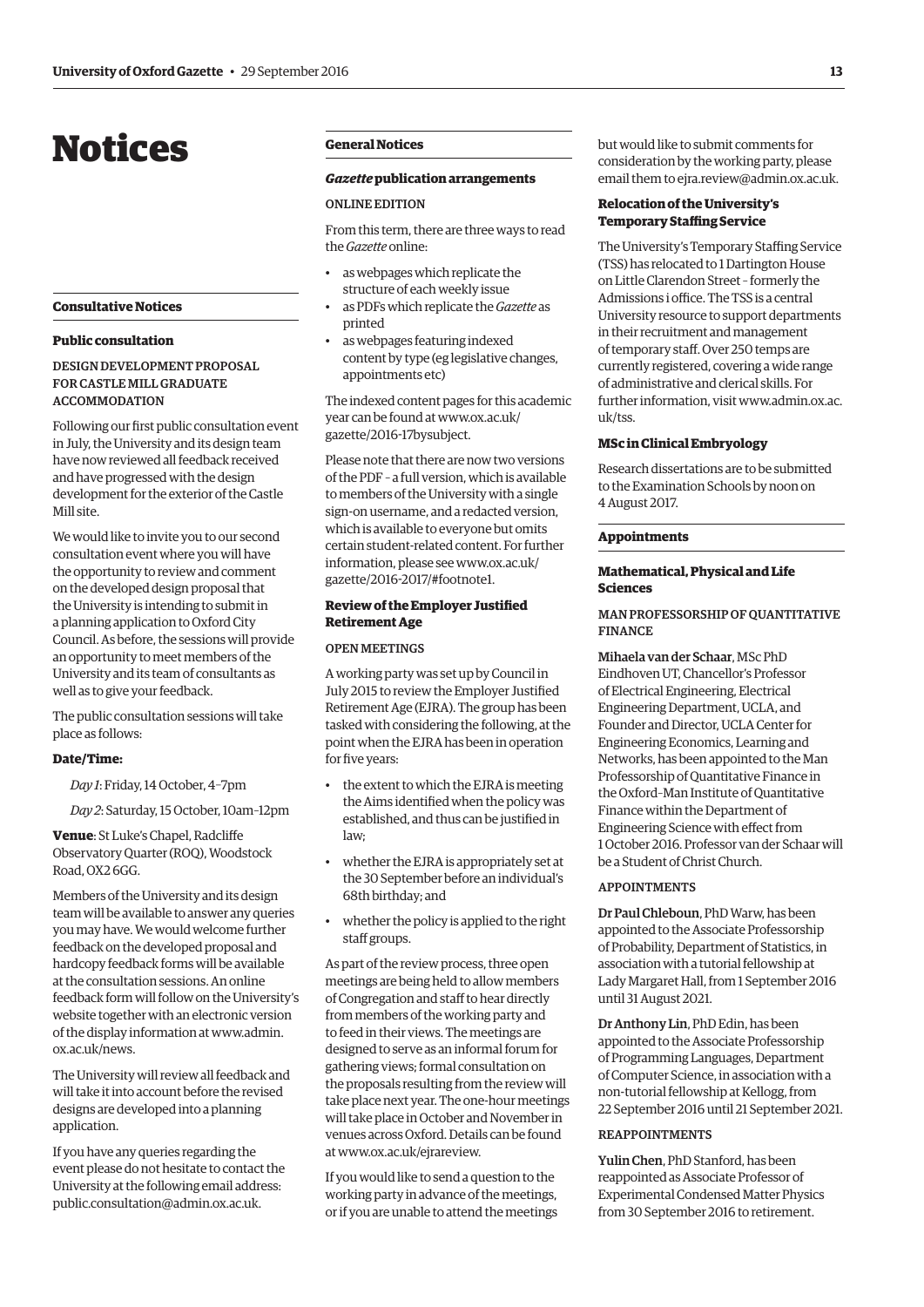Laure Zanna, PhD Harvard, has been reappointed as Associate Professor of Physical Climate Science from 30 September 2016 to retirement.

#### **Social Sciences**

## PROFESSORSHIP IN EVIDENCE-BASED INTERVENTION AND POLICY **EVALUATION**

Jane Barlow, BA Warw, MSc DPhil Oxf, Professor of Public Health in the Early Years and Pro-Dean for Research, Warwick Medical School, Warwick, has been appointed to the Professorship in Evidence-Based Intervention and Policy Evaluation in the Department of Social Policy and Intervention with effect from 1 October 2016. Professor Barlow will be a fellow of St Hilda's.

# PROFESSORSHIP OF HUMAN GEOGRAPHY

Gillian Rose, BA Camb, PhD Lond, Professor of Cultural Geography, Faculty of Social Sciences, Open, has been appointed to the Professorship of Human Geography in the School of Geography and the Environment with effect from 1 October 2017. Professor Rose will be a fellow of St John's.

#### APPOINTMENTS

Professor Amir Amel-Zadeh, PhD Camb, has been appointed Associate Professor in Accounting, Saïd Business School, and Fellow of Green Templeton, from 1 September 2016.

Professor Ruben Andersson, PhD LSE, has been appointed Associate Professor of Migration and Development, Department of International Development, and Fellow of Wolfson, from 1 August 2016.

Professor Miguel Ballester, PhD Public University of Navarra, has been appointed Associate Professor of Economics, Department of Economics, and Fellow of Balliol, from 1 August 2016.

Professor Sanja Bogojevic, DPhil Oxf, has been appointed Associate Professor of Law, Faculty of Law, and Fellow of Lady Margaret Hall, from 1 September 2016.

Professor Cammy Crolic, PhD Florida, has been appointed Associate Professor in Marketing, Saïd Business School, and Fellow of Green Templeton, from 1 August 2016.

Professor James Duffy, PhD Yale, has been appointed Associate Professor of Economics, Department of Economics, and Fellow of Corpus Christi, from 1 September 2016.

Professor Stephen Hansen, PhD LSE, has been appointed Associate Professor of Economics, Department of Economics, and Fellow of University College, from 1 September 2016.

Professor Kyle Jaros, PhD Harvard, has been appointed Associate Professor in the Political Economy of China, School of Interdisciplinary Area Studies, and Fellow of Lady Margaret Hall, from 1 September 2016.

Professor Pramila Krishnan, PhD Florida, has been appointed Associate Professor of Economics for Development, Department of International Development, and Fellow of Pembroke, from 1 September 2016.

Professor Marek Naczyk, DPhil Oxf, has been appointed Associate Professor in Comparative Social Policy, Department of Social Policy and Intervention, and Fellow of Kellogg, from 1 August 2016.

Professor Sophie Smith, PhD Camb, has been appointed Associate Professor of Political Theory, Department of Politics and International Relations, and Fellow of University College, from 1 September 2016.

Professor Sandy Steel, PhD Camb, has been appointed Associate Professor of Law, Faculty of Law, and Fellow of Wadham, from 1 September 2016.

### REAPPOINTMENTS

Professor Matthew McCartney, PhD Lond, has been reappointed as Associate Professor in the Political Economy and Human Development of India from 1 September 2016 until retirement.

#### **Visiting Professorships**

#### **Medical Sciences**

The Medical Sciences Board has reconferred the title of Visiting Professor of Microbiology on J Almond, BSc, PhD, FMedSci, for a further period of five years from 1 October 2016.

The Medical Sciences Board has conferred the title of Visiting Professor of Musculoskeletal Science and Rehabilitation on J Latimer, PhD Sydney, for a period of three years from 1 September 2016.

The Medical Sciences Board has conferred the title of Visiting Professor of Musculoskeletal Science and Rehabilitation on C Maher, PhD Sydney, for a period of three years from 1 September 2016.

The Medical Sciences Board has reconferred the title of Visiting Professor of Otolaryngology on A Schilder, PhD, MD, FRCS, for a further period of three years from 2 August 2016.

The Medical Sciences Board has conferred the title of Visiting Professor of Haemostasis and Vascular Biology on M Viveros-Sandoval, PhD Instituto Politécnico Nacional, for a period of three years from 19 July 2016.

#### **Social Sciences**

The Social Sciences Division has, on the recommendation of the Saïd Business School, reconferred the title of Visiting Professor of Management Practice on Professor Andrew Baum for 3 years from 1 October 2016.

The Social Sciences Division has, on the recommendation of the Department of International Development, reconferred the title of Visiting Professor on Professor Gil Loescher for 2 years from 1 January 2016.

The Social Sciences Division has, on the recommendation of the Faculty of Law, conferred the title of Visiting Professor on Mr Richard Salter, QC, for 3 years from 1 August 2016.

#### **Recognition of Distinction**

#### **Recognition of Distinction 2016**

SUCCESSFUL CANDIDATES

Edward Anderson, Professor of Organic Chemistry Radu Aricescu, Professor of Molecular Neuroscience Ash Asudeh, Professor of Semantics Stephen Baker, Professor of Molecular Microbiology Giles Barr, Professor of Physics Helen Barr, Professor of English Literature Alan Beggs, Professor of Economics Richard Berry, Professor of Biological Physics Harish Bhaskaran, Professor of Applied Nanomaterials Philip Biggin, Professor of Computational Biochemistry Ben Bollig, Professor of Spanish American Literature Persephone Borrow, Professor of Viral Immunology Alexandra Braun, Professor of Comparative Private Law Mark Buckley, Professor of Behavioural and Cognitive Neuroscience Michele Cappellari, Professor of Astrophysics Liz Carpenter, Professor of Membrane Protein Structural Biology Gary Collins, Professor of Medical Statistics Patricia Daley, Professor of the Human Geography of Africa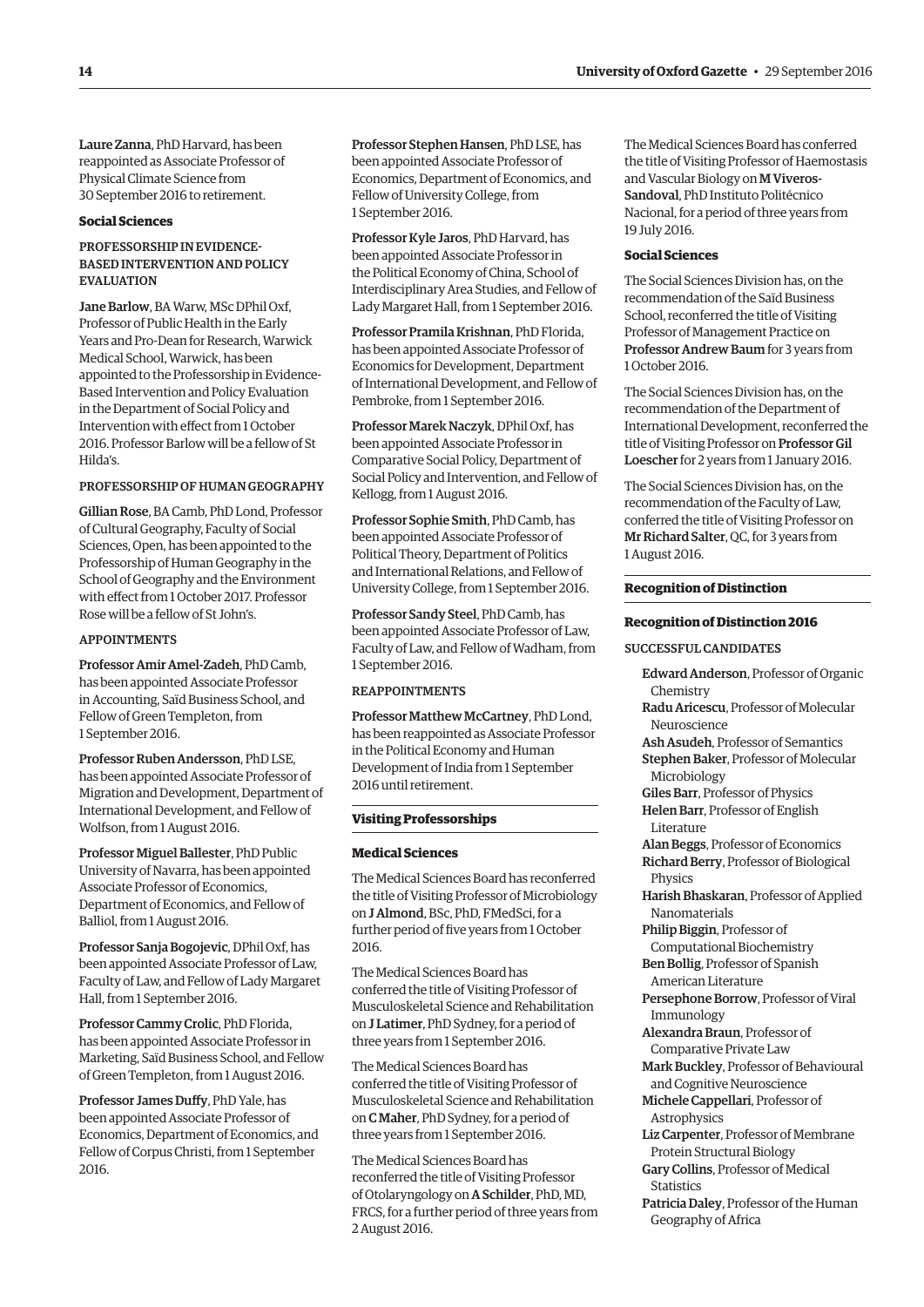Susan Doran, Professor of Early-Modern British History Lucy Dorrell, Professor of Immunology Roel Dullens, Professor of Chemistry Edith Elkind, Professor of Computer Science Nick Eyre, Professor of Energy and Climate Policy Dmitry Filatov, Professor of Evolutionary Genetics Jose Goicoechea, Professor of Chemistry Mark Graham, Professor of Internet Geography Ashleigh Griffin, Professor of Evolutionary Biology Martyn Harry, Professor of Composition Thorsten Hesjedal, Professor of Condensed Matter Physics Anne Kiltie, Professor of Experimental Clinical Oncology Philipp Kukura, Professor of Chemistry Carolyne Larrington, Professor of Medieval European Literature Petros Ligoxygakis, Professor of Innate Immunology Paul Lodge, Professor of Philosophy Nikolaj Lubecker, Professor of French and Film Studies Clare Mackay, Professor of Imaging Neuroscience Kate McLoughlin, Professor of English Literature Daria Martin, Professor of Art Eric Meyer, Professor of Social Informatics Christiaan Monden, Professor of Sociology and Demography Rachel Murphy, Professor of Chinese Development and Society Micah Muscolino, Professor of Modern Chinese History Simon Newstead, Professor of Molecular Membrane Biology Alis Elena Oancea, Professor of Philosophy of Education and Research Policy Dan Olteanu, Professor of Computer Science Hemant Pandit, Professor of Orthopaedic Surgery Fernanda Pirie, Professor of the Anthropology of Law Philomen Probert, Professor of Classical Philology and Linguistics Amar Rangan, Professor of Orthopaedic Surgery Jeremy Robertson, Professor of Chemistry Ulrike Roesler, Professor of Tibetan and Himalayan Studies Gervase Rosser, Professor of the History of Art Jurgen Schneider, Professor of Medical Imaging

Robert Scotland, Professor of Systematic Botany Christian Siebold, Professor of Structural Biology Peter Simmonds, Professor of Virology Jason Smith, Professor of Photonic Materials and Devices Adam Smyth, Professor of English Literature and the History of the Book Shankar Srinivas, Professor of Developmental Biology Jonny Steinberg, Professor of African Studies Joel Tarning, Professor of Clinical Pharmacology Dmitrios Tsomocos, Professor of Financial Economics Benoit Van den Eynde, Professor of Tumour Immunology Dominic Vella, Professor of Applied **Mathematics** Lisa White, Professor of Modelling and Epidemiology Dominic Wilkinson, Professor of Medical Ethics Mark Woolrich, Professor of Computational Neuroscience James Wright, Professor of Orthopaedics Alison Young, Professor of Public Law

#### **Graduate Awards and Prizes**

*This content has been removed as it contains personal information protected under the Data Protection Act.*

#### **Electoral Boards**

#### **Composition of Electoral Boards**

The composition of the electoral boards to the posts below, proceedings to fill which are currently in progress, is as follows:

#### WYKEHAM PROFESSORSHIP OF ANCIENT **HISTORY**

#### *Appointed by*

| Master of St Catherine's | The Vice-                  |
|--------------------------|----------------------------|
| (in the chair)           | Chancellor <sup>1</sup>    |
| Warden of New College    | ex officio                 |
| Professor K O'Brien      | <b>Humanities</b>          |
|                          | Division                   |
| Dr P Ceccarelli          | <b>Faculty of Classics</b> |
| Professor T Morgan       | <b>Faculty of Classics</b> |
| Dr M Whittow             | Faculty of History         |
| Dr L Kallet              | Council                    |
| Professor R Osborne      | Council                    |
| Professor N Purcell      | Council                    |
| Professor A Meadows      | New College                |
|                          |                            |

# PROFESSORSHIP OF ECONOMIC AND SOCIAL HISTORY

# *Appointed by*

Rector of Exeter The Vice-Chancellor<sup>1</sup> Principal of St Hilda's *ex officio* Professor K O'Rourke Humanities Division Professor S Broadberry Department of Economics Professor M Conway History Faculty Professor P Hudson History Faculty Professor S Ogilvie Council Professor D Oxley Council Professor P Thane Council Dr H Smith St Hilda's

1 Appointed by the Vice-Chancellor under the provisions of Statute IX, Sect 10 and 11.

#### **Muscial and other Events**

#### **St Stephen's House**

#### SJE ARTS

The following events will be held at SJE Arts, St John the Evangelist church, 109A Iffley Road. More information and tickets: [www.](http://www.sje-oxford.org/events) [sje-oxford.org/events or](http://www.sje-oxford.org/events) 01865 613507.

*2 Oct*: Fauré's *Requiem*, Poulenc and Rutter performed by Encoro choir with soloists; conductor Janet Lincé

*14 Oct*: Oxford Concerto Orchestra

*20 Oct*: Oxford Lieder Festival: *Spanisches Liederspiel* with Sir Thomas Allen, Ann Murray and pianist Malcolm Martineau

*21 Oct*: SJE Arts International Piano Series: Imogen Cooper performs Schumann, Debussy, Albéniz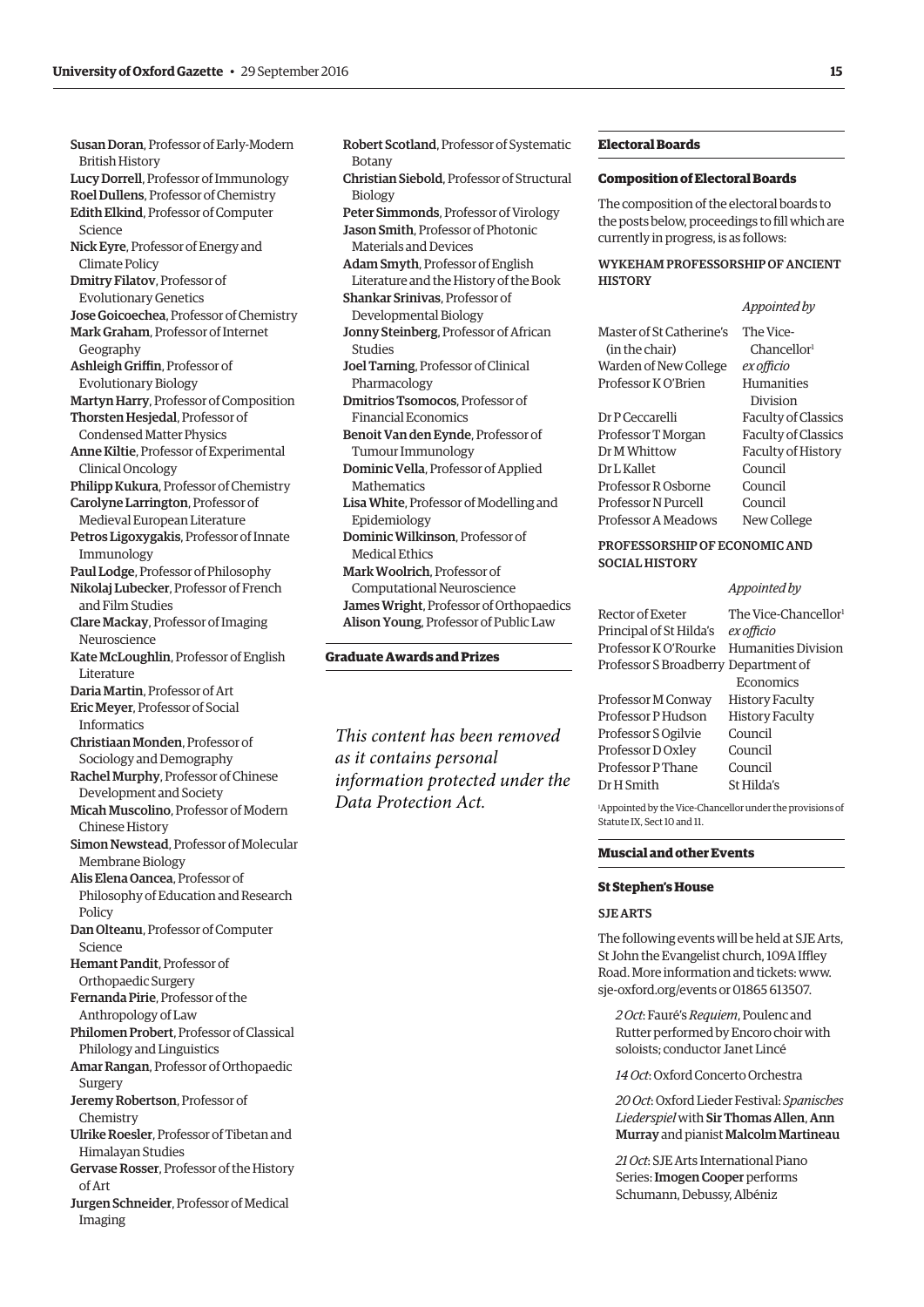# Examinations and Boards

<span id="page-7-0"></span>*22 Oct*: Oxford Lieder Festival: Schumann, Liszt, Bruch with Christoph Prégardien

*25 Oct*: Oxford Lieder Festival: *Kerner Lieder*, Haydn, Mozart, Beethoven with Mark Padmore, tenor, and pianist Simon Lepper

*29 Oct*: Oxford Lieder Festival: Finale

# **Exhibitions**

# **Museum of Natural History**

More information: [www.oum.ox.ac.uk.](http://www.oum.ox.ac.uk)

#### **EXHIBITIONS**

*until 30 Oct*: Microsculpture. Insects in large-scale, high-magnification portraiture

*until 13 Nov*: Lives at the Top. People and secrets behind the museum's Victorian glass roof

*22 Oct–22 Jan*: Oxford Photographic Society annual exhibition. The beauty of the natural world

# POETS IN RESIDENCE

Three poets in residence as part of Visions of Nature year: John Barnie, Steven Matthews and Kelley Swain

*10am–4pm, 6 Oct, drop-in*: National Poetry Day: meet the poets, poetry trail, post your poems on poetry tree

*10.30am–1pm and 2–4.30pm, 29 Oct*: Poetry Masterclass with Kelley Swain

#### UNDER 5S

*10.30am and 11.30am, 10 Oct*: A Little Look at... Sea Creatures. Hands-on exploration

*10.30am–12.30pm, 18 Oct*: Curious Cubs. Activity bags to explore the museum

## WHAT'S ON

*7pm, 3 Oct*: Oxfordshire Mammal Group

*7pm, 8 Oct*: The Natural History of Pokémon

*10am-5pm, 15–16 Oct*: Bee Identification Workshop

*2.30–4pm, 18 Oct*: Older people drop-in: Age of Nature. A group for older people to explore the museum. Dementia friendly

*10am–3pm, 19 Oct*: Geography Day. Talks and activities aimed at A-level geography students but open to all

*7.30–9pm, 22 Oct*: Nature: The Authorised Biography with comedy adventurers The Dead Secrets

*28 Sept–28 Nov*: Dr Buckland and the Bear. Two Victorian scientists and a cave bear's toe

*2.30pm, Mon–Thurs*: Spotlight Specimens. Informal questions and chat with museum experts

*7.30–9pm, second Tues each month*: Café Scientifique. Scientists discuss research

*2.30pm and 3.15pm, every Fri*: Architecture Tours. About the museum's Neo-Gothic building

# HALF-TERM

*1–4pm, 24–26 Oct*: Through the Lens. Activities about vision, photography and the eyeball

# FAMILY FRIENDLY

*2–4pm, every Sat, 15 Oct–3 Dec, ages 8+*: Science Saturdays. Meet scientists and investigate real specimens from the collection

*2–4pm, every Sun*: Family Friendly Sundays. Trails, crafts, backpacks and more

#### **Examinations for the Degree of Doctor of Philosophy**

*This content has been removed as it contains personal information protected under the Data Protection Act.*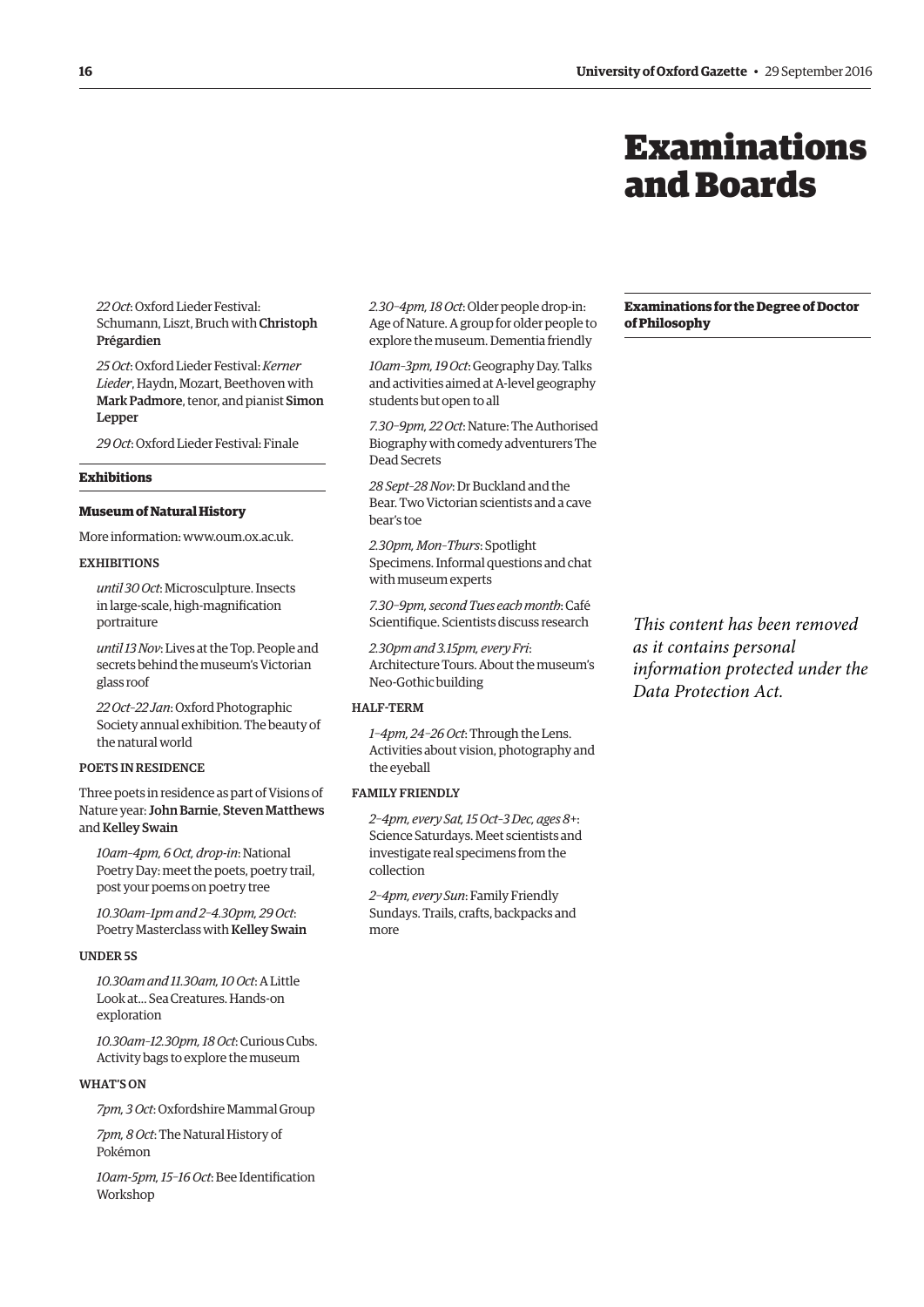*This content has been removed as it contains personal information protected under the Data Protection Act.*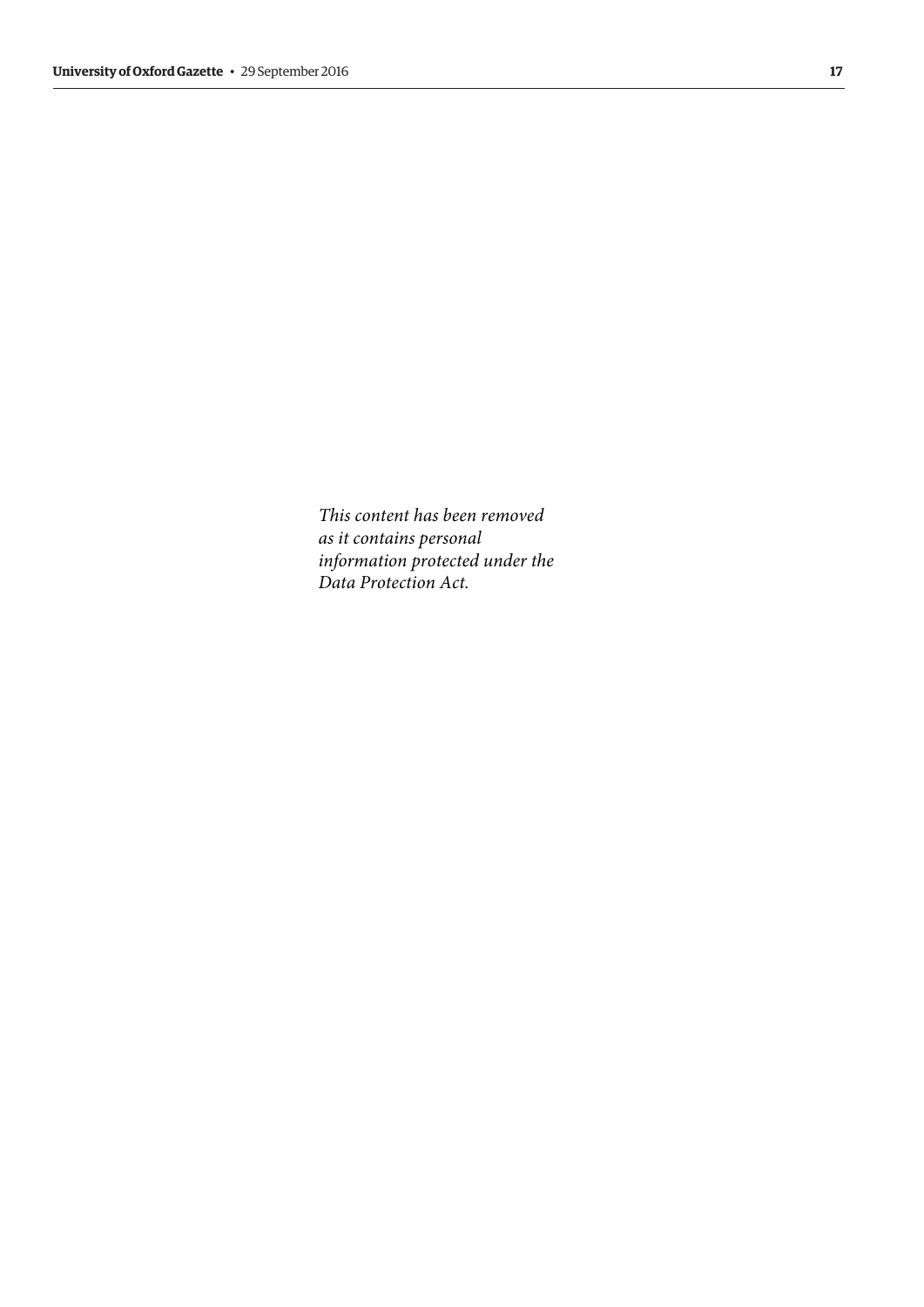# <span id="page-9-0"></span>**Examinations for the Degree of Master of Science**

*This content has been removed as it contains personal information protected under the Data Protection Act.*

# **Examinations for the Degree of Master of Letters**

*This content has been removed as it contains personal information protected under the Data Protection Act.*

# **Examinations for the Degree of Master of Philosophy**

*This content has been removed as it contains personal information protected under the Data Protection Act.*

# **Examinations for the Degree of Bachelor of Divinity**

*This content has been removed as it contains personal information protected under the Data Protection Act.*

#### **Changes to Examination Regulations**

For the complete text of each regulation listed below and a listing of all changes to regulations for this year to date, [please see www.ox.ac.uk/gazette/](http://www.ox.ac.uk/gazette/examinationregulations) examinationregulations.

#### **Education Committee**

GENERAL REGULATIONS GOVERNING RESEARCH DEGREES

- (a) new regulation on use of third-party proofreaders
- (b) new regulation on procedure to apply for dispensation from consultation

# **Humanities Board**

MPHIL IN BRITISH AND EUROPEAN HISTORY, 1500–PRESENT

- MPHIL IN ECONOMIC AND SOCIAL **HISTORY**
- MPHIL IN HISTORY OF SCIENCE, MEDICINE AND TECHNOLOGY MPHIL IN LATE ANTIQUE AND BYZANTINE

**STUDIES** 

#### MST IN BRITISH AND EUROPEAN HISTORY, 1500–PRESENT (a) to provide for online submission of

coursework (b) to clarify conditions under which

options may be taken, and examined, from other graduate programmes

MTH AND PGDIP IN APPLIED THEOLOGY to correct erroneous information on candidates' entitlement to a resit

FHS OF ANCIENT AND MODERN HISTORY FHS OF HISTORY FHS OF HISTORY AND ECONOMICS FHS OF HISTORY AND ENGLISH FHS OF HISTORY AND MODERN LANGUAGES FHS OF HISTORY AND POLITICS PRELIMS IN ANCIENT AND MODERN **HISTORY** PRELIMS IN HISTORY PRELIMS IN HISTORY AND ECONOMICS PRELIMS IN HISTORY AND ENGLISH

PRELIMS IN HISTORY AND MODERN LANGUAGES

PRELIMS IN HISTORY AND POLITICS changes to curriculum

#### **Medical Sciences Board**

FHS OF MEDICAL SCIENCES to change publishing options of the school

# **Social Sciences Board**

MSC IN REFUGEE AND FORCED MIGRATION STUDIES correction of paper title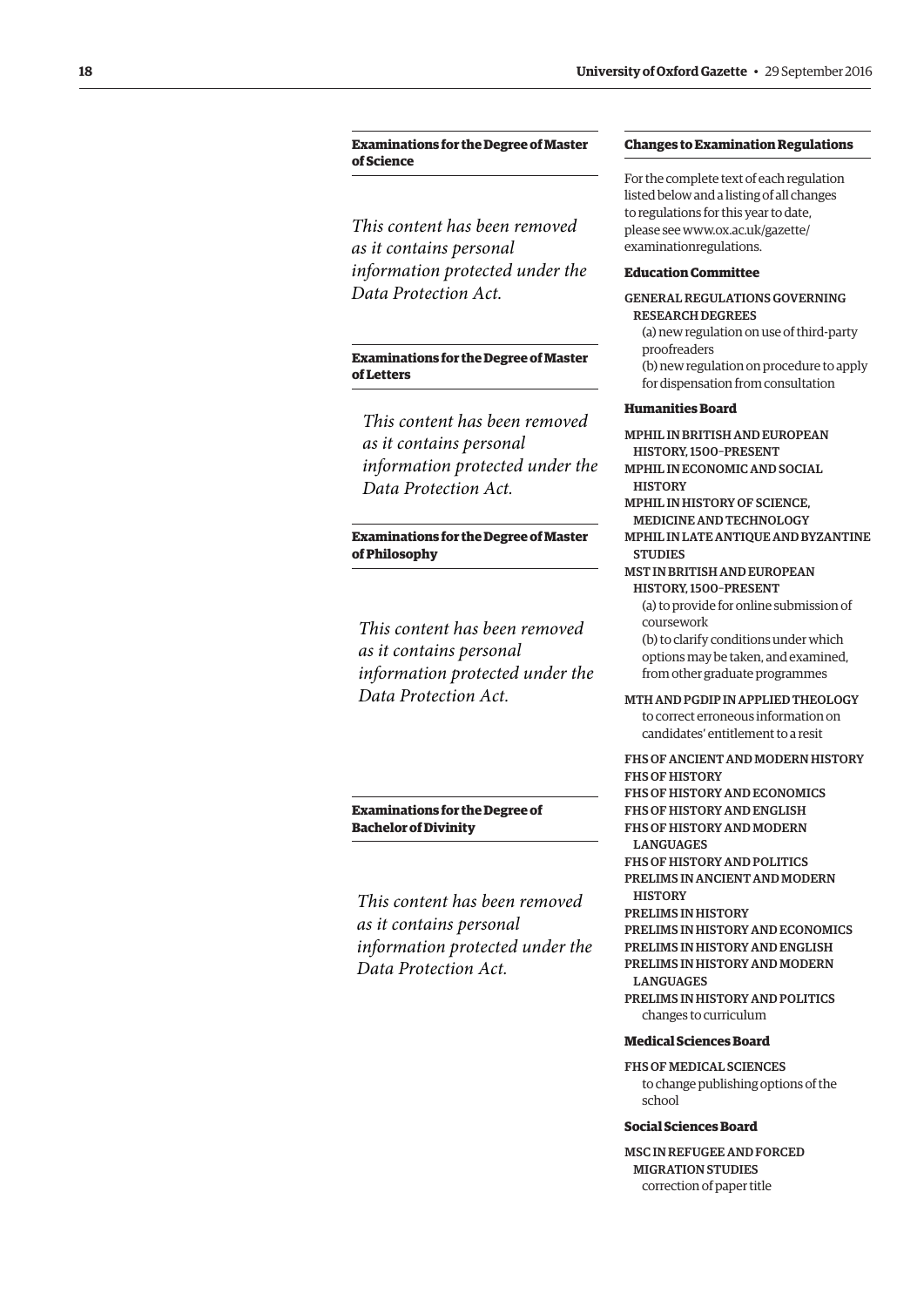# <span id="page-10-0"></span>Colleges, Halls and Societies

# **Memorial Events**

#### **All Souls**

A commemoration will be held at 2.30pm on Saturday, 12 November, in the University Church of St Mary the Virgin for Lord Neill of Bladen, QC (8 August 1926–28 May 2016), Commoner 1948–50, Honorary Demy 1949, Honorary Fellow 1988–2016, Magdalen; Fellow 1950–77, Honorary Fellow 1995–2016, Warden 1977–95, All Souls; Vice-Chancellor 1985–9. Tea will be served afterwards in the hall at All Souls.

A commemoration will be held at 2.30pm on Saturday, 1 October, in the Codrington Library, All Souls, for Professor Michael Sheringham (2 June 1948–21 January 2016), Marshal Foch Professor of French Literature and Fellow 2004–15, Emeritus Fellow 2015– 16. Tea will be served in the hall afterwards.

#### **Obituaries**

#### **Christ Church**

- Simon David Arbuthnott, 27 June 2016; 1960. Aged 74.
- Rodney Milnes Blumer, OBE, 5 December 2015; 1955. Aged 79.
- The Right Hon Viscount Adrian Michael Camrose, 19 April 2016; 1956. Aged 78.
- Christopher John Foulke Chaundry, 13 January 2016; 1942. Aged 91.
- Vincent Anthony Donohue, 6 June 2016; 1963. Aged 71.
- Brian Witter Forgham, 22 May 2016; 1948. Aged 86.
- David Alan Griffiths, 29 March 2016; 1963. Aged 71.
- Edward Lawrence Harrison, 13 April 2015; 1947. Aged 94.
- Alun Jenkins, February 2016; 1950. William Hippisley Kidner, July 2016; 1970.
- Ogden Northrop (Denny) Lewis, 25 June 2016; 1965. Aged 73.
- Nicholas Guy Ussher Morris, 15 June 2015; 1959. Aged 75.
- Jesse Moses, 24 June 2016; 2011. Aged 23.
- Jayaram Rao, 8 March 2016; 1961.
- David Ernest Henry Robson, QC, July 2016; 1958. Aged 76.
- James Edward Stanfield, August 2016; 1952. Aged 83.
- Michael William Sweet-Escott, 4 August 2016; 1941. Aged 93.
- Major Charles Albert Vanbergen, 8 July 2016; 1936. Aged 99.
- James Irvine Watson, OBE, DL, 27 April 2016; 1937. Aged 97.

#### **Hertford**

Miles Vaughan Williams, DM, DSc, FRCP, 31 August 2016; 1937, Fellow 1955–85. Aged 98.

# **Lincoln**

- Richard Antwi, 12 February 2016; 1996. Aged 39. Marc Bevan-John, 15 April 2016; 1966.
- Aged 68.
- Nicholas Braakenburg, 13 June 2016; 1981. Aged 54.
- Robert Burns, 27 February 2016; 1951. Aged 85
- Robert Lionel Archibald Goff, the Rt Hon Lord Goff of Chieveley, 14 August 2016; Fellow 1951–5, Hon Fellow 1982– 2016; High Steward of the University 1991–2001. Aged 89.
- Charles Kellaway, 2016; 1947. Aged 90. Moray MacPherson, 5 February 2016;
- 1978. Aged 56.
- Geoffrey Marsland, 28 August 2016; 1952. Aged 84.
- The Revd James Scott, September 2016; 1953. Aged 83.
- John Stansbie, 7 April 2016; 1955. Aged 81.
- The Rt Hon Sir Swinton Barclay Thomas, 12 August 2016; 1951, Hon Fellow 1995–2016. Aged 85.

# **St Hilda's**

Jean Austin (*née* Coutts), 26 July 2016; Emeritus Fellow. Aged 97.

#### **Worcester**

- George Elias Cacanas, 23 August 2016; 1955. Aged 82. Antony Robert Hanchett Copley, 18 July
- 2016; 1957. Aged 79. Hugh Denis Crofton, 26 May 2016; 1958. Aged 79.
- Ernest Herbert Croley, 28 May 2016; 1956. Aged 83.
- John Henry Garton, 21 July 2016; 1963. Aged 74.
- Christopher Mark Greenwood,
- 25 August 2016; 2008. Aged 26.
- Richard Bruce Lefroy, 23 July 2016; 1938. Aged 97.
- John Duncan Love, 19 June 2016; 1965. Aged 73.
- Gordon Curtis Norris, 2 August 2016; 1948. Aged 89.
- John Frederick Watson, 17 April 2016; 1946. Aged 91.
- Stephen James White, 10 August 2016; 1954. Aged 82.
- Alexander James Younger, 21 July 2016; 1953. Aged 83.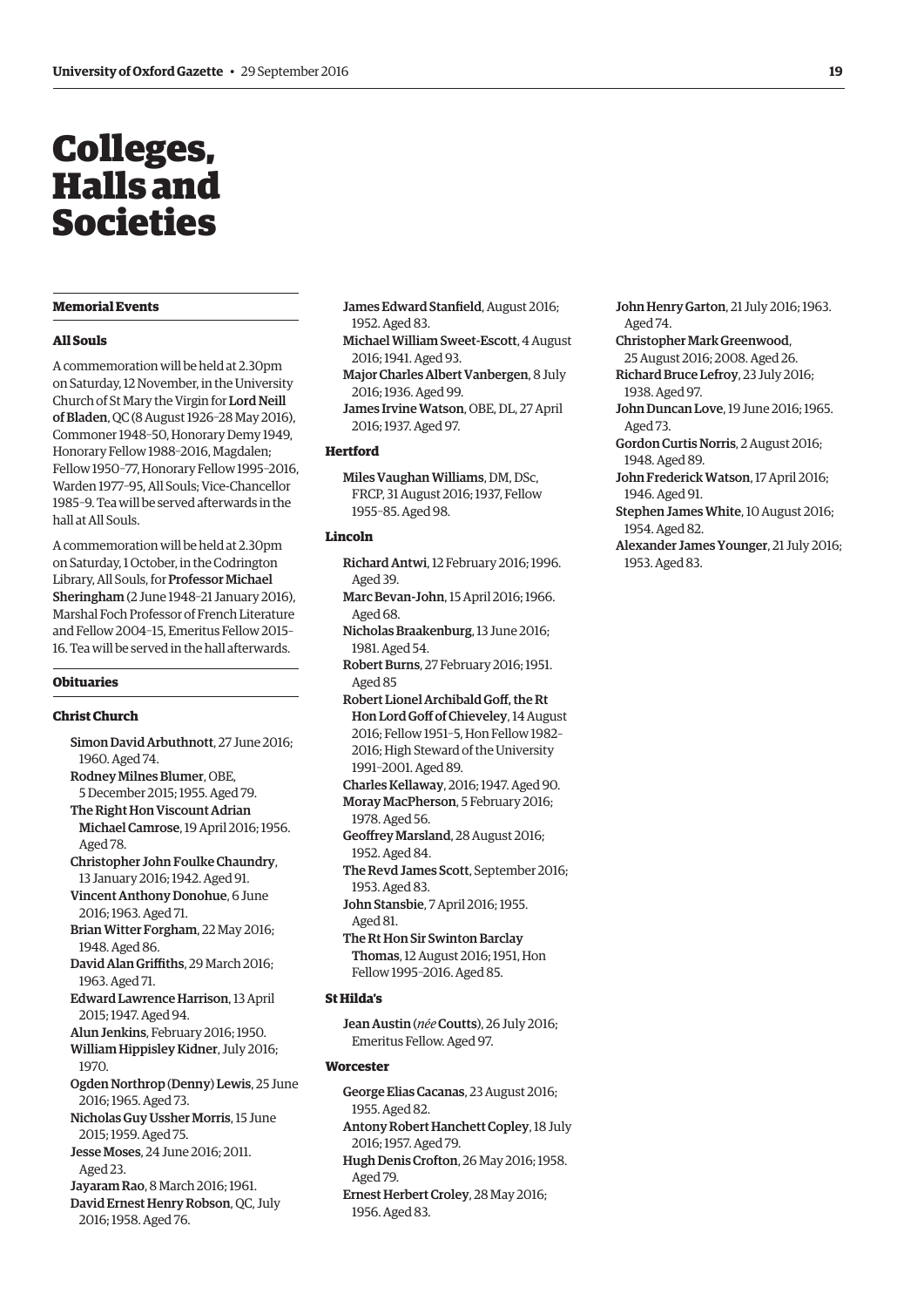# <span id="page-11-0"></span>Elections

#### **Elections** 24 November

Nominations for the elections below will close at **4pm on 27 October**.

#### **Audit and Scrutiny Committee**

One member of Congregation elected by Congregation from among members of the faculties in the Divisions of Mathematical, Physical and Life Sciences and of Medical Sciences who shall not serve on Council or on any committee which in the view of Council has mainline executive authority within the University, or hold any office in the University or any college which involves executive authority

| Current/Retiring Member       | To hold      |
|-------------------------------|--------------|
|                               | office until |
| Professor Jim Davies, Kellogg | HT 2021      |

One member of Congregation elected by Congregation from among members of the faculties in the Divisions of Humanities and Social Sciences who shall not serve on Council or on any committee which in the view of Council has mainline executive authority within the University, or hold any office in the University or any college which involves executive authority

*Current/Retiring Member To hold* 

*office until* 

Professor Sarah Whatmore, Keble HT 2021

For further information, please contact the Secretary [\(sally.vine@admin.ox.ac.uk\).](mailto:sally.vine@admin.ox.ac.uk)

# **Medical Sciences Divisional Board**

One person from the Department of Biochemistry and the Nuffield Department of Clinical Medicine who is also a member of the Faculty of Biochemistry, the Faculty of Clinical Medicine, the Faculty of Physiological Sciences or the Faculty of Psychological Studies, elected by the members of the Faculty of Biochemistry, the Faculty of Clinical Medicine, the Faculty of Physiological Sciences and the Faculty of Psychological Studies

| Current/Retiring Member                                                 | To hold<br>office until | Professor Paul                             |
|-------------------------------------------------------------------------|-------------------------|--------------------------------------------|
| Professor Peter Ratcliffe.<br>Magdalen, Faculty of<br>Clinical Medicine | MT 2017                 | For further info<br>Secretary (cha<br>uk). |

One person from the Department of Physiology, Anatomy and Genetics and the Radcliffe Department of Medicine who is also a member of the Faculty of Biochemistry, the Faculty of Clinical Medicine, the Faculty of Physiological Sciences or the Faculty of Psychological Studies, elected by the members of the Faculty of Biochemistry, the Faculty of Clinical Medicine, the Faculty of Physiological Sciences and the Faculty of Psychological Studies

| Current/Retiring Member                                                            | To hold<br>office until |
|------------------------------------------------------------------------------------|-------------------------|
| Professor Peter A Robbins.<br>Queen's, Faculty of<br><b>Physiological Sciences</b> | MT 2017                 |

One person from the Nuffield Department of Clinical Neurosciences, the Department of Experimental Psychology, the Department of Pharmacology and the Department of Psychiatry who is also a member of the Faculty of Biochemistry, the Faculty of Clinical Medicine, the Faculty of Physiological Sciences or the Faculty of Psychological Studies, elected by the members of the Faculty of Biochemistry, the Faculty of Clinical Medicine, the Faculty of Physiological Sciences and the Faculty of Psychological Studies

| Current/Retiring Member        | To hold<br>office until |
|--------------------------------|-------------------------|
| Professor Christopher Kennard, | MT 2017                 |
| Brasenose. Faculties of        |                         |
| Psychological Studies and of   |                         |
| Clinical Medicine              |                         |

For further information, please contact the Secretary ([david.bryan@admin.ox.ac.uk\).](mailto:david.bryan@admin.ox.ac.uk)

#### **Board of the Faculty of Law**

One Official Member elected by all members of the faculty and from the persons qualified to be Official Members as per Regulation 10 of Council Regulations 19 of 2002

| Current/Retiring Member                     | To bold<br>office until |  |
|---------------------------------------------|-------------------------|--|
| Professor Paul Craig, St John's             | MT 2017                 |  |
| For further information, please contact the |                         |  |

rlotte.vinnicombe@law.ox.ac.

#### **Notes:**

Nominations in writing for the elections on 24 November, by four members of Congregation other than the candidate, will be received by the Elections Office, University Offices, Wellington Square, up to **4pm on Thursday, 27 October**.

At least one nomination in respect of each candidate must be made on an official [nomination form \(available at www.admin.](www.admin.ox.ac.uk/elections/forms/index.shtml) ox.ac.uk/elections/ forms/index.shtml).

All candidates are asked to note the general requirements which apply to all committee members, as set out in Council Regulations 14 of 2002 (General Regulations of Council for Committees) ([www.admin.ox.ac.uk/](http://www.admin.ox.ac.uk/statutes/regulations/519-122.shtml) [statutes/regulations/519-122.shtml\). Cu](http://www.admin.ox.ac.uk/statutes/regulations/519-122.shtml)rrent members seeking re-election are also asked to check for specific restrictions on consecutive service.

Candidates are invited to include with their nomination forms a written statement of no more than 250 words, setting out reasons for standing and qualifications for the office being sought. In the event of a contested election, these statements will be available online at [www.admin.ox.ac.uk/elections an](http://www.admin.ox.ac.uk/elections)d published in the *Gazette* dated 10 November. Voters may wish to wait until they have read these notes before returning their ballot papers.

Ballot papers will be sent out to members of Congregation as soon as possible after the closing date for nominations. Completed ballot papers must be received by the Elections Office not later than **4pm on 24 November**.

For further information, please contact the Elections Office [\(shirley.mulvihill@admin.](mailto:shirley.mulvihill@admin.ox.ac.uk) [ox.ac.uk\).](mailto:shirley.mulvihill@admin.ox.ac.uk)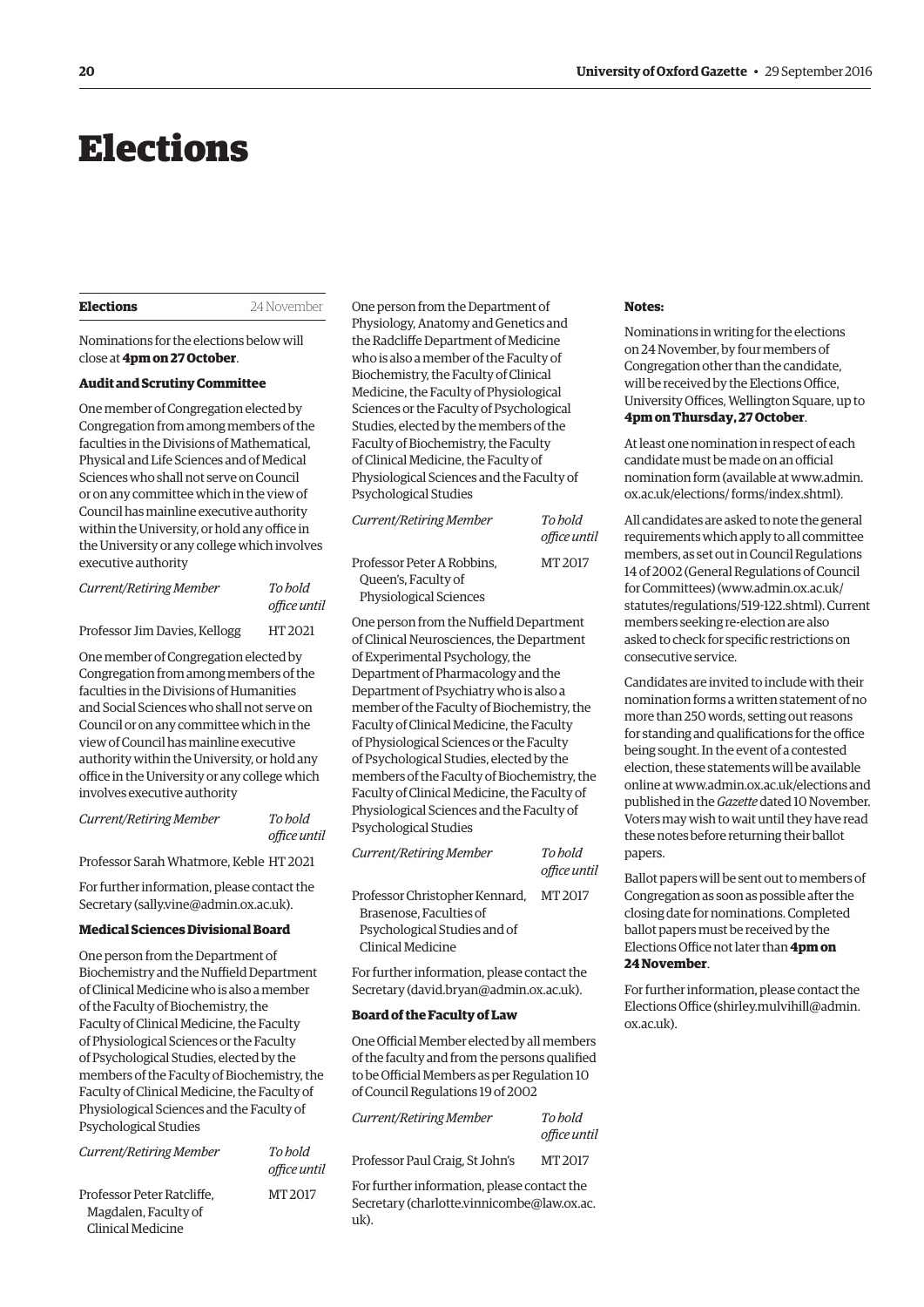# <span id="page-12-0"></span>Advertisements

#### **Advertising enquiries**

*Email*: [gazette.ads@admin.ox.ac.uk](mailto:gazette.ads@admin.ox.ac.uk) *Telephone*: 01865 (2)80548 *Web*[: www.ox.ac.uk/gazette/](www.ox.ac.uk/gazette/classifiedadvertising) classifiedadvertising

#### **Deadline**

Advertisements are to be received by **noon on Wednesday** of the week before publication (ie eight days before publication). Advertisements must be submitted online.

#### **Charges**

Commercial advertisers: £30 per insertion of up to 70 words, or £60 per insertion of 71–150 words.

Private advertisers: £20 per insertion of up to 70 words, or £40 per insertion of 71–150 words.

Advertisements which are placed only in the online edition of the *Gazette* are reduced to £20 per insertion for commercial advertisers and £10 per insertion for private advertisers for 70-word advertisements (or £40 and £20 respectively for 150-word advertisements).

See our website for examples of whether an advertisement is considered commercial [or private: www.ox.ac.uk/gazette/](www.ox.ac.uk/gazette/classifiedadvertising) classifiedadvertising.

#### **Online submission and payment**

Advertisements must be submitted and paid for online, using a credit card or debit card, through a secure website. For details, see [www.ox.ac.uk/gazette/classifiedadvertising.](http://www.ox.ac.uk/gazette/classifiedadvertising)

# **Extracts from the terms and conditions of acceptance of advertisements**

#### *General*

1. Advertisements are accepted for publication at the discretion of the editor of the *Gazette*.

*Note*. When an advertisement is received online, an acknowledgement will be emailed automatically to the email address provided by the advertiser. The sending of this acknowledgement does not constitute an an acceptance of the advertisement or an undertaking to publish the advertisement in the *Gazette*.

2. The right of the *Gazette* to edit an advertisement, in particular to abridge when necessary, is reserved.

3. Advertisements must be accompanied by the correct payment, and must be received by

the deadline stated above. *No refund can be made for cancellation after the acceptance of advertisements*.

4. Once an advertisement has been submitted for publication, no change to the text can be accepted.

5. Voucher copies or cuttings cannot be supplied.

#### *Charges*

6. Two separate charging arrangements will apply, for commercial and private advertisers. The rates applicable at any time will be published regularly in the *Gazette*, and may be obtained upon enquiry. The rates, and guidance on applicability of each rate, are also available online.

The editor's decision regarding applicability of these rates to an individual advertiser will be final.

#### *Disclaimer*

**7. The University of Oxford and Oxford University Press accept no responsibility for the content of any advertisement published in the** *Gazette***. Readers should note that the inclusion of any advertisement in no way implies approval or recommendation of either the terms of any offer contained in it or of the advertiser by the University of Oxford or Oxford University Press.**

#### *Advertisers' Warranty and Indemnity*

**13. The advertiser warrants:**

**(i) Not to discriminate against any respondents to an advertisement published in the** *Gazette* **on the basis of their gender, sexual orientation, marital or civil partner status, gender reassignment, race, religion or belief, colour, nationality, ethnic or national origin, disability or age, or pregnancy.**

(ii) That the advertisement does not contravene any current legislation, rules, regulations or applicable codes of practice.

(iii) That it is not in any way illegal or defamatory or a breach of copyright or an infringement of any other person's intellectual property or other rights.

*You are advised to view our full Terms and Conditions of acceptance of advertisements. Submission of an advertisement implies acceptance of our terms and conditions,* 

*which may be found at www.ox.ac.uk/gazette/ [classifiedadvertising, and may also be obtained](www.ox.ac.uk/gazette/classifiedadvertising)  on application to Gazette Advertisements, Public Affairs Directorate, University Offices, Wellington Square, Oxford OX1 2JD.*

#### **Publication in online** *Gazette*

16. Unless the advertiser stipulates otherwise, all advertisements will be published in the online *Gazette* in addition to the printed *Gazette*. At the time of submission of an advertisement, the advertiser may stipulate that he or she does not wish the advertisement to be included in the online *Gazette*. This stipulation: (i) must be made at the time of submission of the advertisement; (ii) cannot later be altered; (iii) will apply to all instances of publication of an advertisement arranged at the time of submission of that advertisement. Please note that advertisements form part of the online *Gazette* as published and cannot be removed or amended after publication.

#### **Miscellaneous**

#### **Study Day**

**The Oxford Centre for Spiritual Growth** will offer a study day, 'The golden age of 18th-century hymn writers'. Led by Professor Valentine Cunningham (Emeritus Fellow of English Language and Literature) with spiritual reflection led by The Revd Georgie Simpson (Director of OCSG) and music by Matthew Faulk. 10am–4pm, Sat 12 Nov at Corpus Christi. Cost: £35, including coffee, tea etc. Please bring a packed lunch. Booking in [advance appreciated. Further info: www.ocsg.](www.ocsg.uk.net) uk.net.

#### **Abbeyfield Oxford Society**

**Supported retirement living places now available** at Brian Lewis House, St Clement's (a lovely Victorian home). Residents enjoy: an independent lifestyle with no worries about cooking and cleaning; their own ensuite room, communal areas, conservatory and large garden; 24-hour alarm and staff on hand every day. All bills and food included in affordable rent (excl phone calls). For further information, see [www.abbeyfieldoxford.org or](http://www.abbeyfieldoxford.org) tel 01865 790439. Registered charity.

#### **Craft Courses**

**Ardington School of Crafts** offers short courses with practising craftspeople in beautiful surroundings near Wantage. 200 courses between 1 and 3 days, from stained glass and silver jewellery to textiles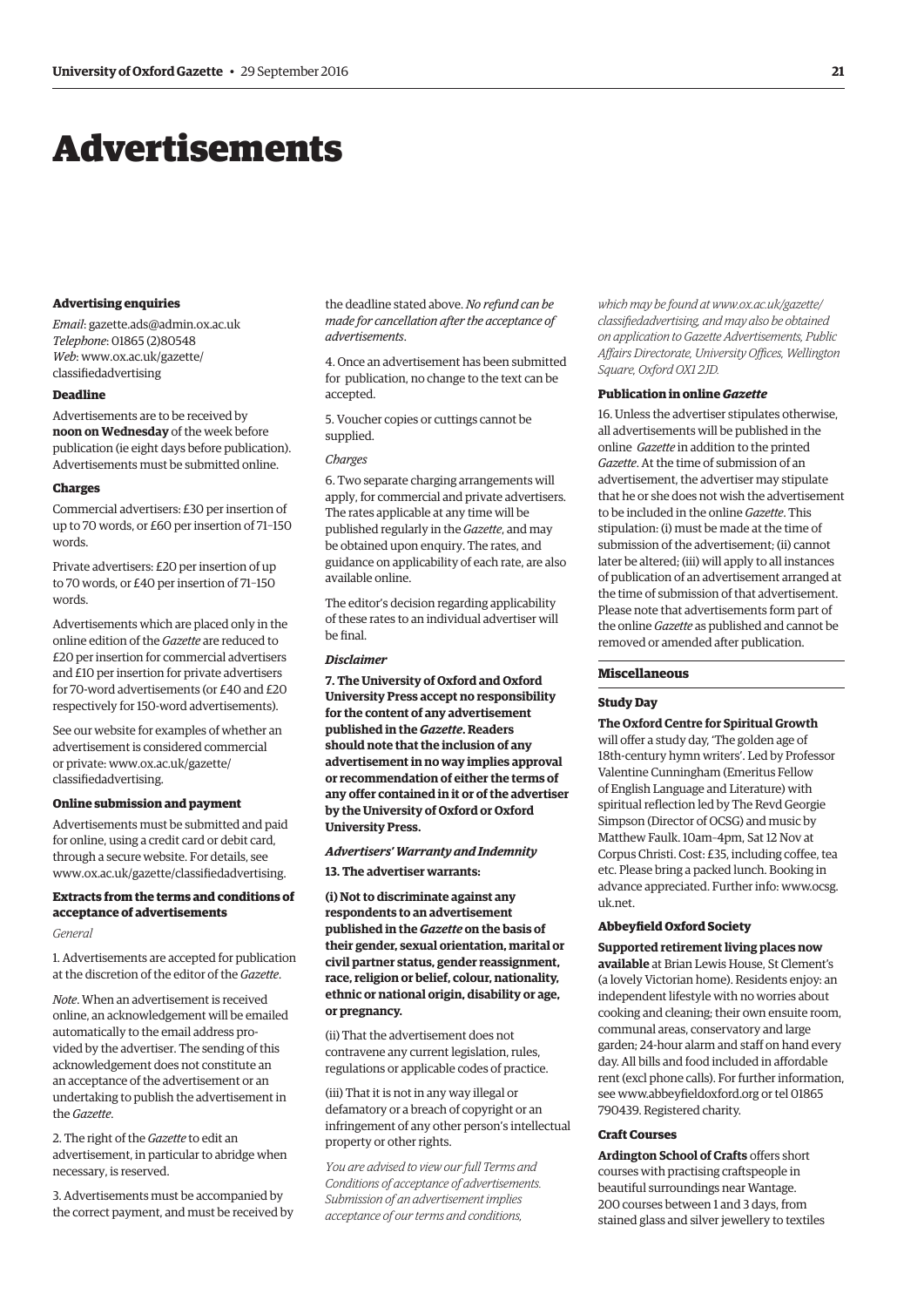and carving, all held in our well-equipped workshops. Unearth your hidden talents and discover why people keep coming back to Ardington School of Crafts. Gift vouchers [available. See: www.ardingtonschoolofcrafts.](www.ardingtonschoolofcrafts.com) com. Tel: 01235 833433.

#### **Shezan Restaurant**

**Mughal Indian cuisine** at Shezan: 1st floor, 135 High St, Oxford. From our kitchen to your table, we bring you fresh herbs, spices, roots, fragrances and the Mughal tradition of passion for good food. Serving as dining rooms since 1915. Open daily noon–3pm and 5.30–11pm. Tel: 01865 251600. Website: [www.](http://www.shezanoxford.co.uk) [shezanoxford.co.uk.](http://www.shezanoxford.co.uk)

#### **Restore Garden Café**

**Spacious café set in award-winning gardens** with delicious food and coffees using organic, fair-trade and local produce where possible. Plants, handmade gifts and cards for sale. Open Mon–Sat, 10am–4pm, Manzil Way, Cowley Rd, Oxford OX4 1YH. All proceeds to Restore, Oxfordshire mental health charity (registered charity number 274222): [www.](http://www.restore.org.uk) [restore.org.uk.](http://www.restore.org.uk)

#### **Research Funding**

**[ResearchProfessional.com](http://www.researchprofessional.com)** is an online research funding opportunities database and alerting service. The University has a sitewide licence, so it is freely accessible to anyone with an ox.ac.uk email address. Find out more abou[t ResearchProfessional.com, incl](http://www.researchprofessional.com)uding user guides and training sessions, on the Research Services website [\(www.admin.ox.ac.](http://www.admin.ox.ac.uk/researchsupport/findfunding/rp) [uk/researchsupport/findfunding/rp\).](http://www.admin.ox.ac.uk/researchsupport/findfunding/rp)

#### **Research participants sought**

**Register for Friends of Oxford Dementia and Ageing Research** (OxDARE). We are looking for healthy people over 40 years old who are interested in dementia and ageing research and would like to join our Friends of OxDARE Research Register. By joining you will find out about potential research opportunities and can get involved with [research. Please email oxdare@psych.ox.ac.](mailto:oxdare@psych.ox.ac.uk) uk for an online registration form or more information.

**Oxford Biobank Study**. Healthy volunteers needed aged 30–50 to attend a 1-hour visit at the Oxford Centre for Diabetes, Endocrinology and Metabolism (OCDEM), Churchill Hospital, Oxford. Visit includes measurements of blood pressure, body shape and blood sampling for analysis, including blood glucose and cholesterol. We also perform a DEXA scan measuring total and regional body fat. For [further information: www.oxfordbiobank.org.](www.oxfordbiobank.org.uk) uk or 01865 857284.

**Do you have a history of type 2 diabetes and heart disease?** If you have type 2 diabetes that is not well controlled, and if you have a history of heart disease or stroke, you may be eligible to participate in a clinical research study investigating a medication for type 2 diabetes in people with heart disease. To find out more, contact Sue Beatty: tel 01865 857202 or email [cru@ocdem.ox.ac.uk.](mailto:cru@ocdem.ox.ac.uk)

**Investigating enteric fever**: study to test human response to *Salmonella typhi* and *paratyphi* run by the Oxford Vaccine Group. If you are aged 18 to 60 in good health you may be eligible to participate. We provide reimbursement for time, inconvenience and travel. Total study participation time: up to 15 months. Before you decide whether to take part, it is important to understand exactly what the study is about and what participation [would involve. Further information: www.ovg.](www.ovg.ox.ac.uk/recruiting-studies) ox.ac.uk/recruiting-studies; tel: 01865 857420; email: [info@ovg.ox.ac.uk.](mailto:info@ovg.ox.ac.uk)

**The Jenner Institute**, part of the Nuffield Department of Medicine, is looking for healthy volunteers to participate in a malaria challenge study. If you are aged 18–45, in good health and have never had malaria, get in touch to find out more. Volunteers are compensated up to £2,600 for their time, inconvenience and travel. For further details, please see: [www.trialspark.com/trials/vac065 or](http://www.trialspark.com/trials/vac065) email [vaccinetrials@ndm.ox.ac.uk.](mailto:vaccinetrials@ndm.ox.ac.uk)

#### **Oxford University Newcomers' Club**

**The Oxford University Newcomers' Club** at the University Club, 11 Mansfield Rd, OX1 3SZ, welcomes the wives, husbands or partners of visiting scholars, of graduate students and of newly appointed academic members of the University. We offer help, advice, information and the opportunity to meet others socially. Informal coffee mornings are held in the club every Wednesday 10.30–12 (excluding the Christmas vacation). Newcomers with children (0–4) meet every Fri in term 10.15–11.45. We have a large programme of events including tours of colleges, museums and other places of interest. Other term-time activities include a book group, informal conversation group, garden group, antiques group, opportunity to explore Oxfordshire and an opportunities in Oxford group. Visit our website: [www.](http://www.newcomers.ox.ac.uk) [newcomers.ox.ac.uk.](http://www.newcomers.ox.ac.uk)

#### **Restoration and conservation of antique furniture**

**John Hulme** undertakes all aspects of restoration. 30 years' experience. Collection and delivery. For free advice, telephone or write to the Workshop, 11A High St, Chipping Norton, Oxon, OX7 5AD. Tel: 01608 641692.

#### **Sell your unwanted books**

**We buy academic and non-academic used books**. If you are moving office or home, leaving the University or just need more space, we can help. We are most interested

in arts, history and social sciences and also buy classical or jazz CDs. Good prices paid for large or small collections and we collect from anywhere in the Oxford area. Please contact [Ross on 07720 288774 or bd@beadledavies.](mailto:bd@beadledavies.co.uk) co.uk.

#### **Services offered**

**Big or small, we ship it all**. Plus free pick up anywhere in Oxford. Also full printing services available (both online and serviced), 24-hour photocopying, private mailing addresses, fax bureau, mailing services and much more. Contact or visit Mail Boxes Etc, 266 Banbury Rd, Oxford. Tel: 01865 514655. Fax: 01865 514656. Email: [staff@mbesummertown.co.uk.](mailto:staff@mbesummertown.co.uk)  Also at 94 London Rd, Oxford. Tel: 01865 [741729. Fax: 01865 742431. Email: staff@](mailto:staff@mbeheadington.co.uk) mbeheadington.co.uk.

**Carpenter/joiner**. For bookcases, wardrobes, etc, made on site to your specifications. Portfolio available. Call Rob Guthrie on 01608 677423 (evening) or 07961 444957 (daytime). Email: [rob.s.guthrie@gmail.com. W](mailto:rob.s.guthrie@gmail.com)eb: [www.](http://www.robguthrie.co.uk) [robguthrie.co.uk.](http://www.robguthrie.co.uk)

**Hope Services** is a family-run typesetting company established more than 35 years ago. Based in the heart of Oxfordshire, we specialise in the styling and production of published material. We regularly work on all types of publications including early learning teaching titles; single-author, first-time novels and novellas; academic law books and journals; and social, financial and technical reports. We would be happy to discuss and develop your ideas, and provide you with an individual quote. Please feel free to contact us at Hope Services (Abingdon) Ltd. Tel: 01235 530439. Web: [www.hopeservices.co.uk. Em](http://www.hopeservices.co.uk)ail: [mark.harvey@hopeservices.co.uk.](mailto:mark.harvey@hopeservices.co.uk)

**Call Computer Assistance** for computer IT support in Oxford. Laptop repair, database repair and support, PHP, JavaScript and WordPress help. Call 01865 717088 or email [shop@computerassistance.uk.](mailto:shop@computerassistance.uk)

**Effective and enjoyable lessons in English as a Foreign Language** are offered by an experienced and fully qualified teacher. Lessons are specially prepared to meet your needs and cost £30 ph. Recommendations from past and present students are available. Please contact Judith King (MA Oxf, PGCE, [CELTA\) on 07411 940859 or at judithsking@](mailto:judithsking@btinternet.com) btinternet.com.

#### **Situations vacant**

**Are you looking for interesting and stimulating temporary work?** Are you available immediately to work in and around the Oxford area? Do you have administration or clerical skills? Then we would be very interested in talking to you. The Temporary Staffing Service is an internal department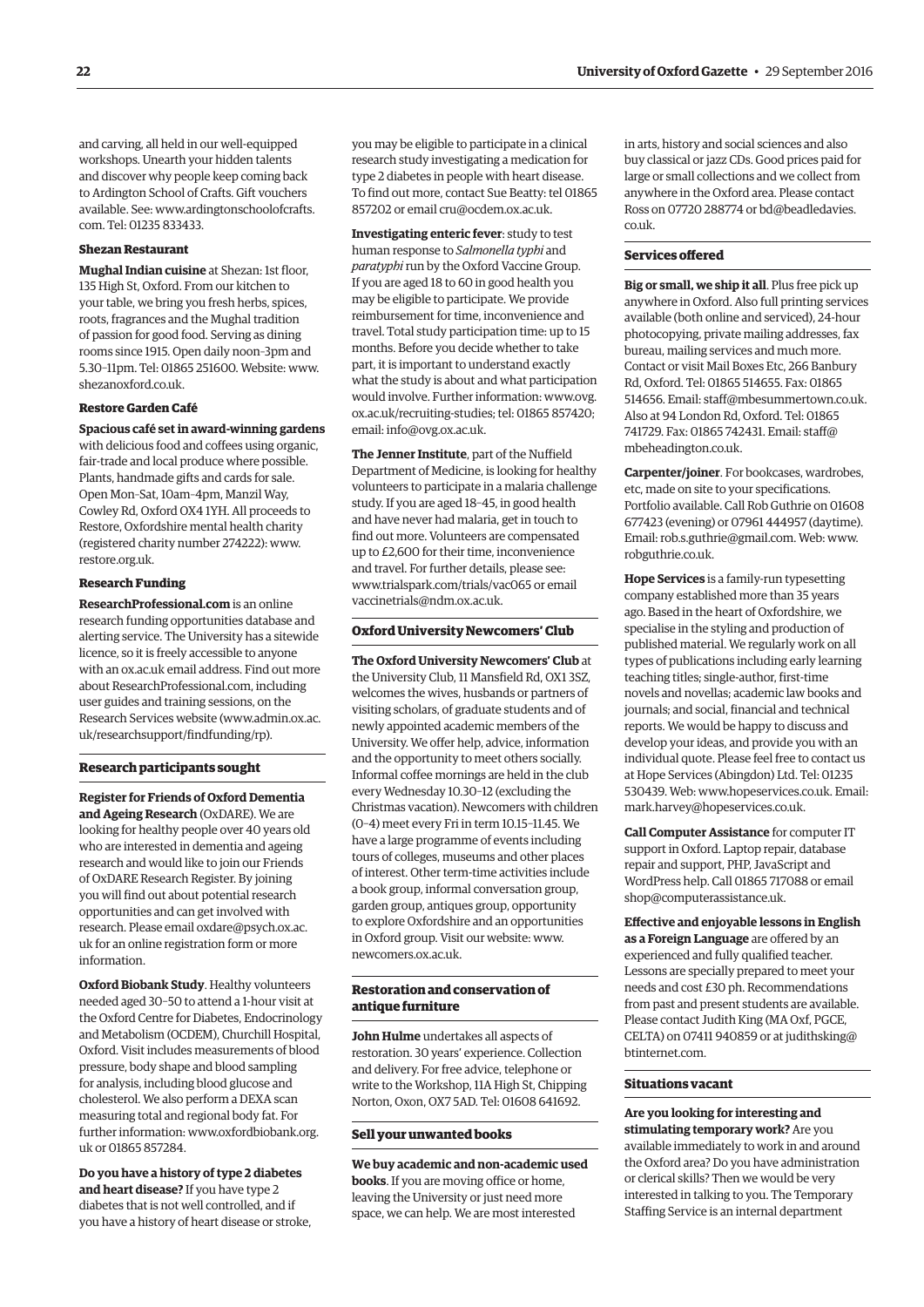supplying temporary workers to a wide range of temporary assignments across the vast network of departments within the University. Further information: 01865 612360, [tssapply@](mailto:tssapply@admin.ox.ac.uk) [admin.ox.ac.uk or www.admin.ox.ac.uk/tss/](www.admin.ox.ac.uk/tss/tempstaff) tempstaff.

#### **Houses to let**

**Lovely part-furnished house** in north Oxford near schools, shops, sports centre. 1 mile from city centre. Master bedroom with en-suite bathroom, 2 further double bedrooms and single bedroom, family bathroom, groundfloor shower/cloakroom. Open-plan sitting room with sunny south-facing dining area. Further reception. Fully fitted kitchen. Utility room. Off-street parking. Small garden. £2,498 pcm plus bills. Email: [r.aronson@talktalk.net.](mailto:r.aronson@talktalk.net)  Tel: 01865 554142.

**To let: Wootton, Woodstock** (OX20). Charming furnished cottage; double bedroom; second bedroom is study with futon. Bathroom, kitchen, living room; storage heaters, woodburner. Private garden; car essential. Suit academic or professional couple or person; rent £995 pcm plus utilities and council tax. No pets; no smoking. References required. Contact: 07855 694145.

**Beautiful and characterful 3-bedroom family home** situated a short distance from Magdalen College School and picturesque Botanic Garden. Traditional interiors including Victorian ceiling roses, large sash windows, feature fireplaces in the reception room and all bedrooms as well as the roll-top bath and separate shower in the family bathroom. Ideally located close to local restaurants and shopping facilities. Excellent transport links and road connections to Oxford city, the business park and science park. Suitable for a professional couple, 2 professional sharers or a family. On-street permit parking available. Charming secluded rear garden with water feature. Gardener must be retained as part of the agreement. £2,000 pcm. Must be viewed to be fully appreciated. Please call Scott Fraser to discuss this property in more detail and to arrange a viewing: 01865 244666.

#### **Flats to let**

**Large 1-bedroom flat/annexe** in north Oxford. Double bedroom with en-suite shower room upstairs and fully fitted kitchen (cooker, fridge, microwave, washer-drier) and openplan lounge downstairs. Wi-Fi access and offstreet parking. Own entrance. All bills included (including council tax and Wi-Fi). Available immediately. £775 pcm. Sole occupancy. [Contact Clare: 07890 346899 or cmroxford@](mailto:cmroxford@gmail.com) gmail.com.

**Newly available to rent for this academic year**: lovely, light furnished 1-bed apartment on top floor of quiet staircase overlooking Gloucester Green market square in central

Oxford. Ideal for non-smoking postgrad or research couple. Walking distance from colleges/museums, plus coaches/trains to [London/airports. Email: sal.thomas0to8@](mailto:sal.thomas0to8@gmail.com) gmail.com. Tel: 01865 241224.

#### **Accommodation offered**

**scottfraser** – market leaders for quality Oxfordshire property. Selling, letting, buying, renting, investing – we are here to help. Visit [www.scottfraser.co.uk fo](http://www.scottfraser.co.uk)r more information or call: Headington sales: 01865 759500; Summertown sales: 01865 553900; East Oxford sales: 01865 244666; Witney sales: 01993 705507; Headington lettings: 01865 761111; Summertown lettings: 01865 554577; East Oxford and student lettings: 01865 244666; Witney lettings: 01993 777909.

**Central north Oxford**: fully furnished lovely family home available from Oct for a number of months. We are offering 1 or 2 rooms at a nominal rent, to cover utilities, in return for looking after our elderly dog while we are away. Please email [ian\\_goldin@yahoo.com fo](mailto:ian_goldin@yahoo.com)r further details.

#### **Self-catering apartments**

**Righton**, founded in 2001 as OxfordShortlets, is an independent letting agent offering properties for long-term let together with serviced apartments and shortlet accommodation in Oxford and the surrounding county. Righton properties are selected to be close to local amenities, transport links and businesses. We cater for professionals, groups or families visiting Oxford for holiday or business purposes. Tel: 01865 318594. Fax: 018[65 511010. Email: stay@](mailto:stay@rightongroup.co.uk) rightongroup.co.u[k. Web: rightonproperty.](www.rightonproperty.co.uk) co.uk.

**Visiting Oxford?** Studio, 1-, 2- and 3-bed properties conveniently located for various colleges and University departments. Available from 1 week to several months. Apartments are serviced, with linen provided and all bills included. Details, location maps and photos can be found on our website at [www.](http://www.shortletspace.co.uk) [shortletspace.co.uk. Co](http://www.shortletspace.co.uk)ntact us by email on [stay@shortletspace.co.uk or](mailto:stay@shortletspace.co.uk) call us on 01993 811711.

**Sunny north Oxford studio apartment** with parking available for short/medium-term lets, ideal for 1 person. Immaculate newly built with French doors opening on to south-facing garden. Wi-Fi/TV provided. Lounge/dining area, fully equipped kitchenette with fridge/ freezer/hob/microwave. Separate access with own hallway including washer/drier, beautiful bathroom with shower. Fresh linen regularly, £60 per night, bills included, minimum 3 nights. £25 surcharge for second person. Emai[l: enquiries@studioflatnorthoxford.](mailto:enquiries@studioflatnorthoxford.com) com. Tel: 0044 (0)7764 574700. Web: [www.](http://www.studioflatnorthoxford.com) [studioflatnorthoxford.com.](http://www.studioflatnorthoxford.com)

#### **Holiday lets**

**Midhurst**. Romantic, primitive, 2-bedroom gamekeeper's cottage up a muddy farm track in national park at the foot of the South Downs. Open fire, polished floor, simple kitchen; dishwasher, washing machine; broadband, no TV, large study. On own 190-acre organic farm – woods, valleys, river, bluebells, deer. Available weekends; discounts for junior academics. Pictures at [www.](http://www.wakehamfarm.com) [wakehamfarm.com or](http://www.wakehamfarm.com) e[mail haroldcarter@](mailto:haroldcarter@mac.com) mac.com.

**Cornwall**, cottage and restored chapel in quiet hamlet on South-west Coastal Footpath within 100m of the sea and minutes from Caerhays and Heligan. Each property sleeps 6. Comfortably furnished, c/h, wood burner and broadband. Ideal for reading, writing, painting, walking, bathing, bird watching. Beautiful beach perfect for bucket and spade family holidays. Short winter breaks available from £250. Tel: 01865 558503 or 07917 864113. Email: [gabriel.amherst@btconnect.com. Se](mailto:gabriel.amherst@btconnect.com)e: [www.cornwallcornwall.com.](http://www.cornwallcornwall.com)

#### **Choose from over 11,000 holiday villas**

and apartments in Spain with Clickstay. We make it easy for you to make the perfect choice with our verified renter reviews and a dedicated customer services team. You can choose from modern apartments in Mallorca to whitewashed traditional fincas in Tenerife from just £73 pw! Many of our rental properties have private pools, sea views and large gardens with BBQ facilities. See: [www.](http://www.clickstay.com/spain) [clickstay.com/spain.](http://www.clickstay.com/spain)

**Quiet place to work/write/get away** – 10% discount for OU staff, writers and artists: beautiful, peaceful Pembrokeshire cottages available for long or short getaways. Good Wi-Fi connection, close to charming local pubs, stunning beaches and the historic town of Tenby just 15 mins away. For discount details, visit [www.littleloveston.co.uk or](http://www.littleloveston.co.uk) tel 01834 891261.

#### **Property for sale**

**Lovely 1-bedroom central Oxford flat** for sale (OX1 2BU), near Gloucester Green bus station. Stylish new bathroom, new light oak wooden floor, special noise insulation glazing, 1 double bedroom, large living room with turret feature, kitchen, bike storage, 99-year lease remaining. Council tax band E; £365,000. Contact: [bettina.lange@csls.ox.ac.uk or](mailto:bettina.lange@csls.ox.ac.uk) 07904 474460.